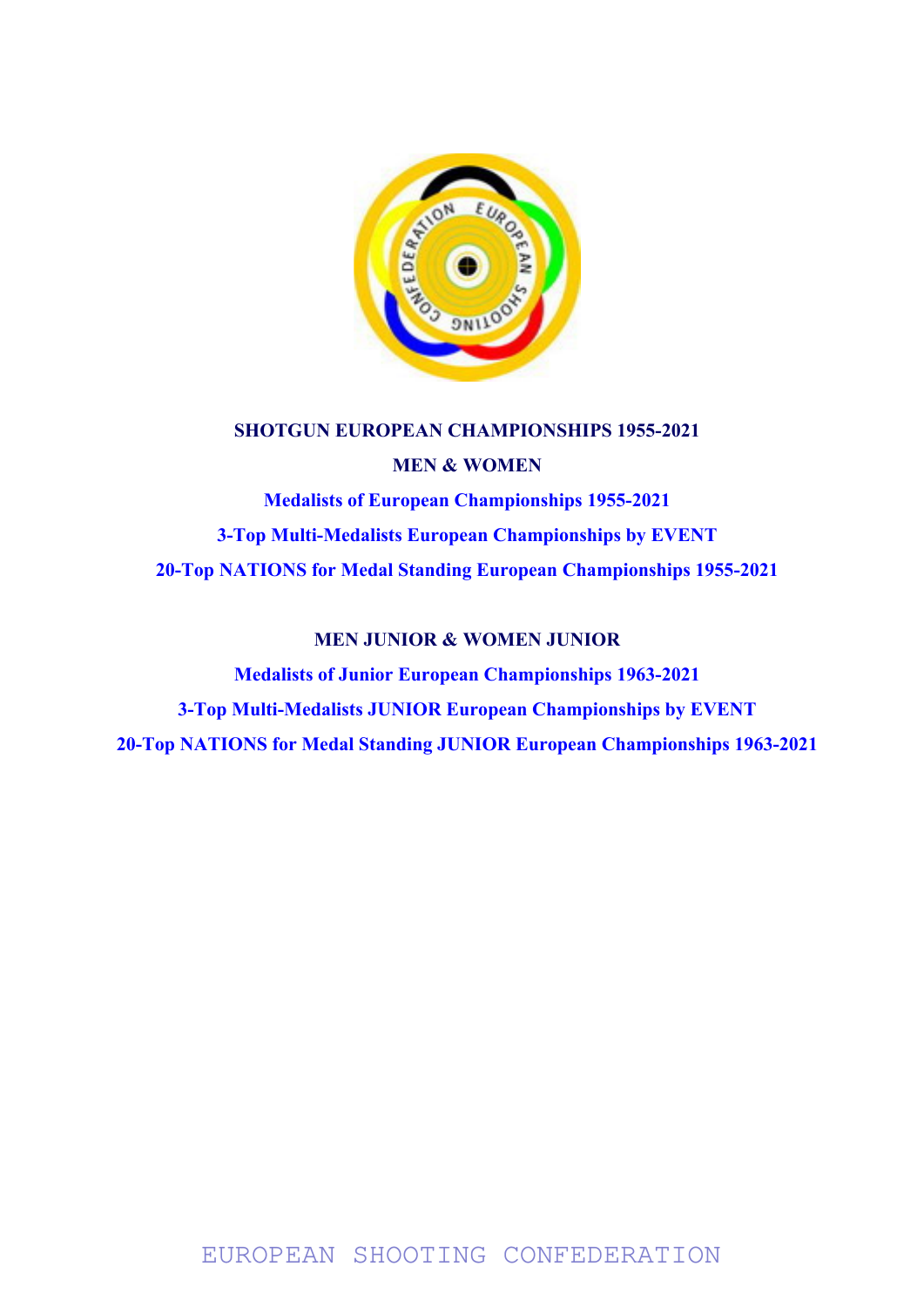### Current Events SHOTGUN European Championships 1955-2021

| Year                         | Place              | Gold                             | <b>Result</b>    | <b>Silver</b>                              | <b>Result</b>    | <b>Bronze</b>                          | <b>Result</b>     |
|------------------------------|--------------------|----------------------------------|------------------|--------------------------------------------|------------------|----------------------------------------|-------------------|
| <b>TRAP MEN</b><br>1955-2021 |                    |                                  |                  |                                            |                  |                                        |                   |
| 2021                         | Osijek (CRO)       | COWARD-HOLLEY Matthew John (GBR) | $122(F=47)$      | LIPTAK Jiri (CZE)                          | $125(F=44)$      | DE FILIPPIS Mauro (ITA)                | $123(F=37)$       |
| 2019                         | Lonato (ITA)       | LIPTAK Jiri (CZE)                | $122(F=46)$      | <b>HEADING Aaron (GBR)</b>                 | $119(F=44)$      | DE FILIPPIS Mauro (ITA)                | $121(F=36)$       |
| 2018                         | Leobersdorf (AUT)  | <b>MACEK Bostjan (SLO)</b>       | $124(F=46)$      | GLASNOVIC Anton (CRO)                      | $122(F=44)$      | LIPTAK Jiri (CZE)                      | $121(F=36)$       |
| 2017                         | Baku (AZE)         | KOSTELECKY David (CZE)           | $120(F=45)$      | GLASNOVIC Josip (CRO)                      | $120(F=44)$      | CERNOGORAZ Giovanni (CRO)              | $119(F=35)$       |
| 2016                         | Lonato (ITA)       | FABBRIZI Massimo (ITA)           |                  | $121(SF=14; F=14)$ GLASNOVIC Josip (CRO)   |                  | $121(SF=14; F=14)$ AZEVEDO Joao (POR)  | $120(SF=12;F=14)$ |
| 2015                         | Maribor (SLO)      | PELLIELO Giovanni (ITA)          |                  | $121(SF=14; F=15)$ FERNANDEZ Alberto (ESP) |                  | 121(SF=13;F=15) MACEK Bostjan (SLO)    | $121(SF=13;F=13)$ |
| 2014                         | Sarlospuszta (HUN) | SCHERHAUFER Andreas (AUT)        |                  | 121(SF=14;F=13) FABBRIZI Massimo (ITA)     |                  | 123(SF=14;F=11) KOSTELECKY David (CZE) | $121(SF=13;F=14)$ |
| 2013                         | Suhl (GER)         | GLASNOVIC Josip (CRO)            |                  | 124(SF=14;F=14) FABBRIZI Massimo (ITA)     |                  | 122(SF=14;F=10) BURNETT Derek (IRL)    | $122(SF=13;F=12)$ |
| 2012                         | Larnaca (CYP)      | CERNOGORAZ Giovanni (CRO)        | $122+24=146$     | LIPTAK Jiri (CZE)                          | $122+22=144$     | GLASNOVIC Josip (CRO)                  | $122+22=144$      |
| 2011                         | Belgrade (SRB)     | VARGA Erik (SVK)                 | $124+23=147$     | KOSTELECKY David (CZE)                     | $123+23=146$     | <b>MACEK Bostjan (SLO)</b>             | $124+22=146$      |
| 2010                         | Kazan (RUS)        | FERNANDEZ Alberto (ESP)          | $124+23=147$     | PELLIELO Giovanni (ITA)                    | $121+25=146$     | <b>BURNETT Derek (IRL)</b>             | $121+23=144$      |
| 2009                         | Osijek (CRO)       | PELLIELO Giovanni (ITA)          | $119+25=144$     | SCHERHAUFER Andreas (AUT)                  | $122+20=142$     | FILIPOVIC Mario (SVK)                  | $122+20=142$      |
| 2008                         | Nicosia (CYP)      | <b>BINDRICH Karsten (GER)</b>    | $124+25=149$     | KOSTELECKY David (CZE)                     | $122+24=146$     | LIPTAK Jiri (CZE)                      | $123+23=146$      |
| 2007                         | Granada (ESP)      | TRONC Yves (FRA)                 | $123 + 24 = 147$ | CLAMENS Stephane (FRA)                     | $121+22=143$     | GLASNOVIC Josip (CRO)                  | $122+21=143$      |
| 2006                         | Maribor (SLO)      | FRASCA Erminio (ITA)             | $120+24=144$     | BRUNO FARIA Jose Manuel (POR)              | $119+22=141$     | FERNANDEZ Alberto (ESP)                | $119+21=140$      |
| 2005                         | Belgrade (SCG)     | <b>ALIPOV Alexey (RUS)</b>       | $122+25=147$     | PELLIELO Giovanni (ITA)                    | $123 + 21 = 144$ | CLAMENS Stephane (FRA)                 | $120+21=141$      |
| 2004                         | Nicosia (CYP)      | KIZILSU Alp (TUR)                | $124+25=149$     | PUTZ Istvan (HUN)                          | $123 + 24 = 147$ | CLAMENS Stephane (FRA)                 | $122+24=146$      |
| 2003                         | Brno (CZE)         | TRONC Yves (FRA)                 | $121+25=146$     | KIRCHSTEIN Olaf (GER)                      | $121+25=146$     | <b>VENTURINI Marco (ITA)</b>           | $119+25=144$      |
| 2002                         | Lonato (ITA)       | KOSTELECKY David (CZE)           | $122+23=145$     | <b>VENTURINI Marco (ITA)</b>               | $120+25=145$     | ANDELIN Tommi (FIN)                    | $121+23=144$      |
| 2001                         | Zagreb (CRO)       | <b>ALIPOV Alexey (RUS)</b>       | $120+24=144$     | PELLIELO Giovanni (ITA)                    | $117+24=141$     | ANGELANTONI Carlo (ITA)                | $117+23=140$      |
| 2000                         | Montecatini (ITA)  | REBELO Joao (POR)                | $120+21=141$     | ALIPOV Alexey (RUS)                        | $116+25=141$     | PELLIELO Giovanni (ITA)                | $118+22=140$      |
| 1999                         | Poussan (FRA)      | <b>VENTURINI Marco (ITA)</b>     | $122+23=145$     | PELLIELO Giovanni (ITA)                    | $119 + 24 = 143$ | VIGANO Rodolfo (ITA)                   | $121+22=143$      |
| 1998                         | Nicosia (CYP)      | CHEBANOV Igor (RUS)              | $123 + 24 = 147$ | KOSTELECKY David (CZE)                     | $124+22=146$     | <b>DUPONT Philippe (BEL)</b>           | $122+24=146$      |
| 1997                         | Sipoo (FIN)        | PELLIELO Giovanni (ITA)          | $123 + 24 = 147$ | CIONI Daniele (ITA)                        | $122+23=145$     | PEEL Ian (GBR)                         | $121+23=144$      |
| 1996                         | Tallinn (EST)      | PEEL Ian (GBR)                   | $124 + 24 = 148$ | <b>ALIPOV Alexey (RUS)</b>                 | $122+25=147$     | FICHTNER Thomas (GER)                  | $123+23=146$      |
| 1995                         | Lahti (FIN)        | DAMME Joerg (GER)                | $124+24=148$     | DUPONT Philippe (BEL)                      | $123+25=148$     | MOELLER Uwe (GER)                      | $123+23=146$      |
| 1994                         | Lisboa (POR)       | PEETERS Frans (BEL)              | $123+25=148$     | <b>VENTURINI Marco (ITA)</b>               | $124+23=147$     | SILVA Manuel (POR)                     | $121+23=144$      |
| 1993                         | Brno (CZE)         | PEETERS Frans (BEL)              | $123+22=145$     | <b>KIRCHSTEIN Olaf (GER)</b>               | $120+25=145$     | CROFT Peter (GBR)                      | $121+23=144$      |
| 1992                         | Istanbul (TUR)     | CONTI Marco (ITA)                | $193+25=218$     | <b>SCALZONE Roberto (ITA)</b>              | $193 + 24 = 217$ | NUMMELA Matti (FIN)                    | $194 + 23 = 217$  |
| 1991                         | Bologna (ITA)      | <b>BOUVIER Xavier (SUI)</b>      | $193 + 21 = 214$ | PUTZ Istvan (HUN)                          | $189 + 24 = 213$ | DAMME Joerg (GER)                      | $189 + 23 = 212$  |
| 1990                         | Uddevalla (SWE)    | <b>CHEBANOV</b> Igor (URS)       | $194 + 24 = 218$ | CIONI Daniele (ITA)                        | $195+23=218$     | REBELO Joao (POR)                      | $191+24=215$      |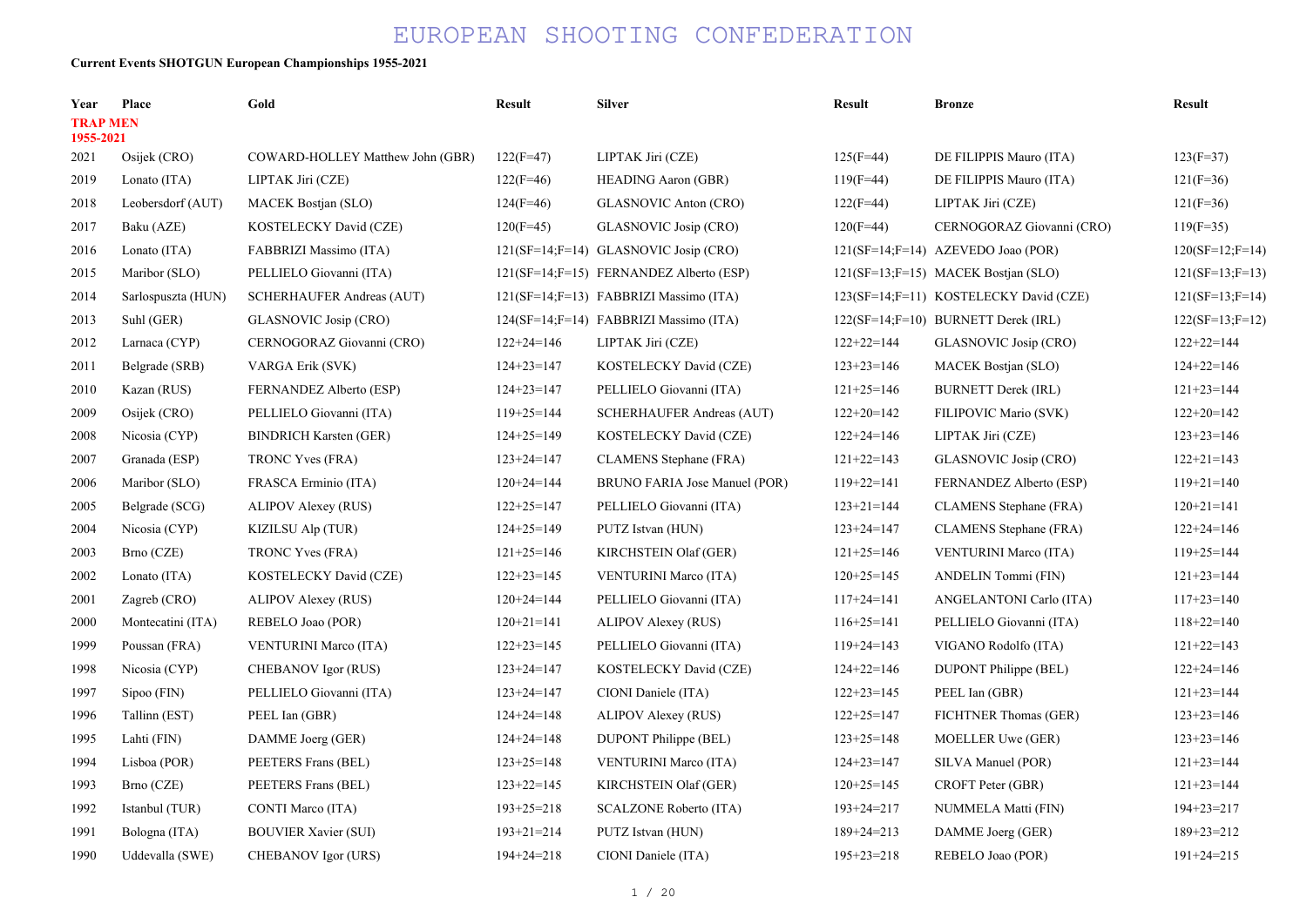| 1989 | Zagreb (YUG)        | <b>VENTURINI Marco (ITA)</b>  | $197+25=222$     | PERA Albano (ITA)                                      | $197+23=220$               | LAVRINENKO Oleksandr (URS)      | $197+23=220$             |
|------|---------------------|-------------------------------|------------------|--------------------------------------------------------|----------------------------|---------------------------------|--------------------------|
| 1988 | Istanbul (TUR)      | PERA Albano (ITA)             | $197+25=222$     | LAVRINENKO Oleksandr (URS)                             | $196+25=221$               | <b>VENTURINI Marco (ITA)</b>    | $194 + 25 = 219$         |
| 1987 | Lahti (FIN)         | DAMME Joerg (GDR)             | $194 + 23 = 217$ | FELIX Francisco (POR)                                  | $193+22=215$               | AAGAARD HERTZ Peter (DEN)       | $191+23=214$             |
| 1986 | Montecatini (ITA)   | CIONI Daniele (ITA)           | $196+22=218$     | LAVRINENKO Oleksandr (URS)                             | $196+21=217$               | GIOVANNETTI Luciano (ITA)       | $192 + 23 = 215$         |
| 1985 | Antibes (FRA)       | <b>JAKOBSEN Poul (DEN)</b>    | 197              | GIOVANNETTI Luciano (ITA)                              | 196                        | GUELPA Christophe (FRA)         | 196                      |
| 1984 | Zaragoza (ESP)      | SANCHO NAVARRO Ricardo (ESP)  | 199              | BLECHER Peter (FRG)                                    | 198                        | <b>NIEMINEN Timo (FIN)</b>      | 197                      |
| 1983 | Bucharest (ROM)     | NUMMELA Matti (FIN)           | 199              | ASANOV Alexandr (URS)                                  | 198                        | PAHLSSON Johnny (SWE)           | 197                      |
| 1982 | Montecatini (ITA)   | CIONI Daniele (ITA)           | 199              | GIOVANNETTI Luciano (ITA)                              | 197                        | LAVRINENKO Oleksandr (URS)      | 195                      |
| 1981 | Moscow (URS)        | BLONDEAU Bernard (FRA)        | 197              | LAVRINENKO Oleksandr (URS)                             | 196                        | MOINE Jacques (FRA)             | 196                      |
| 1980 | Zaragoza (ESP)      | CROFT Peter (GBR)             | 197              | ASANOV Alexandr (URS)                                  | 195                        | <b>BALDI</b> Ubaldesco (ITA)    | 194                      |
| 1979 | Montecatini (ITA)   | HOPPE Burckhardt (GDR)        | 194              | ASANOV Alexandr (URS)                                  | 194                        | DEMARLE Christian (FRA)         | 194                      |
| 1978 | Suhl (GDR)          | HOPPE Burckhardt (GDR)        | 194              | <b>BASAGNI Silvano (ITA)</b>                           | 194                        | DANNA Carlo (ITA)               | 193                      |
| 1977 | Dorset (GBR)        | ASANOV Alexandr (URS)         | 195              | HOPPE Burckhardt (GDR)<br>VALLDUVI CASALS Eladio (ESP) | 195<br>195                 |                                 |                          |
| 1976 | Brno (TCH)          | SMELCZYNSKI Adam (POL)        | 194              | KULAKOV Oleg (URS)                                     | 193                        | CARREGA Michel (FRA)            | 193                      |
| 1975 | Vienna (AUT)        | CARNEROLI Alberto (ITA)       | 192              | <b>BASAGNI Silvano (ITA)</b>                           | 192                        | SMELCZYNSKI Adam (POL)          | 191                      |
| 1974 | Antibes (FRA)       | AZCUE LARRANAGA Esteban (ESP) | 194              | <b>BASAGNI Silvano (ITA)</b>                           | 190                        | SMELCZYNSKI Adam (POL)          | 189                      |
| 1973 | Torino (ITA)        | VALLDUVI CASALS Eladio (ESP)  | 197              | MANFREDI Mario (ITA)                                   | 196                        | HOPPE Burckhardt (GDR)          | 196                      |
| 1972 | Madrid (ESP)        | SMELCZYNSKI Adam (POL)        | 187              | SANCHO NAVARRO Ricardo (ESP)                           | 187                        | CARREGA Michel (FRA)            | 185                      |
| 1971 | Suhl (GDR)          | <b>BASAGNI Silvano (ITA)</b>  | 198              | VALLDUVI CASALS Eladio (ESP)                           | 197                        | ANDROSHKIN Alexander (URS)      | 196                      |
| 1970 | Bucharest (ROM)     | ALIPOV Alexander (URS)        | 195              | CARREGA Michel (FRA)                                   | 195                        | GIANI Serafino (ITA)            | 194                      |
| 1969 | Paris (FRA)         | BAUD Jean Jacques (FRA)       | 197              | FLODMAN Rune (SWE)                                     | 196                        | CARREGA Michel (FRA)            | 195                      |
| 1968 | Namur (BEL)         | CARREGA Michel (FRA)          | 195              | CASCIANO Edoardo (ITA)                                 | 193                        | ALIPOV Alexander (URS)          | 193                      |
| 1967 | Brno (TCH)          | CASCIANO Edoardo (ITA)        | 200              | CARREGA Michel (FRA)                                   | 197                        | ANDROSHKIN Alexander (URS)      | 196                      |
| 1966 | Lahti (FIN)         | PREVOST Michel (FRA)          | 289              | BASAGNI Silvano (ITA)                                  | 287                        | KARLSSON Sten Egon Morgan (SWE) | 286                      |
| 1965 | Lisboa (POR)        | CANONICO Silvano (ITA)        | 290              | MATTARELLI Ennio (ITA)                                 | 290                        | ROSSINI Galliano (ITA)          | 289                      |
| 1964 | Bologna (ITA)       | MATTARELLI Ennio (ITA)        | 190              | PREVOST Michel (FRA)                                   | 190                        | LEIBINGER Heinz (FRG)           | 190                      |
| 1963 | Brno (TCH)          | KRAMER Karl Heinz (GDR)       | 192              | <b>SENICHEV Pavel (URS)</b>                            | 188                        | ROSSINI Galliano (ITA)          | 184                      |
| 1962 | Beirut (LIB)        | CASCIANO Edoardo (ITA)        | 195              | ROSSINI Galliano (ITA)                                 | 194                        | MATTARELLI Ennio (ITA)          | 193                      |
| 1961 | Berne (SUI)         | FEAR Ernest Edward (GBR)      | 196              | ROSSINI Galliano (ITA)                                 | 194                        | MAHAU Fernand (BEL)             | 194                      |
| 1960 | Barcelona (ESP)     | ROSSI Luigi (ITA)             | 195              | CICERI Daniele (ITA)                                   | 193                        | WHEATER Joseph (GBR)            |                          |
| 1959 | Torino (ITA)        | WHEATER Joseph (GBR)          | 197              | ROSSINI Galliano (ITA)                                 | 197                        | FEAR Ernest Edward (GBR)        | 197                      |
| 1958 | Geneva (SUI)        | ROSSI Luigi (ITA)             | 193              | AUBIN Jean (FRA)                                       | $\overline{\mathcal{E}}$   | VON DER MUEHLE Heinrich (FRG)   | $\mathcal{P}$            |
| 1957 | Paris (FRA)         | TABET Maurice (LIB)           | 261              | CICERI Daniele (ITA)                                   | $\boldsymbol{\mathcal{P}}$ | CICERI Allessandro (ITA)        | $\cdot$                  |
| 1956 | San Sebastian (ESP) | TABET Maurice (LIB)           | 197              | DIAB Aref (LIB)                                        | $\overline{\mathcal{E}}$   | <b>SACK Rudolf (FRG)</b>        | $\overline{\mathcal{L}}$ |
| 1955 | Bucharest (ROM)     | NIKANDROV Jurij (URS)         | 291              | <b>CHRISTENSEN Ewald (DEN)</b>                         | 290                        | MOGUILEVSKI Nicolai (URS)       | 288                      |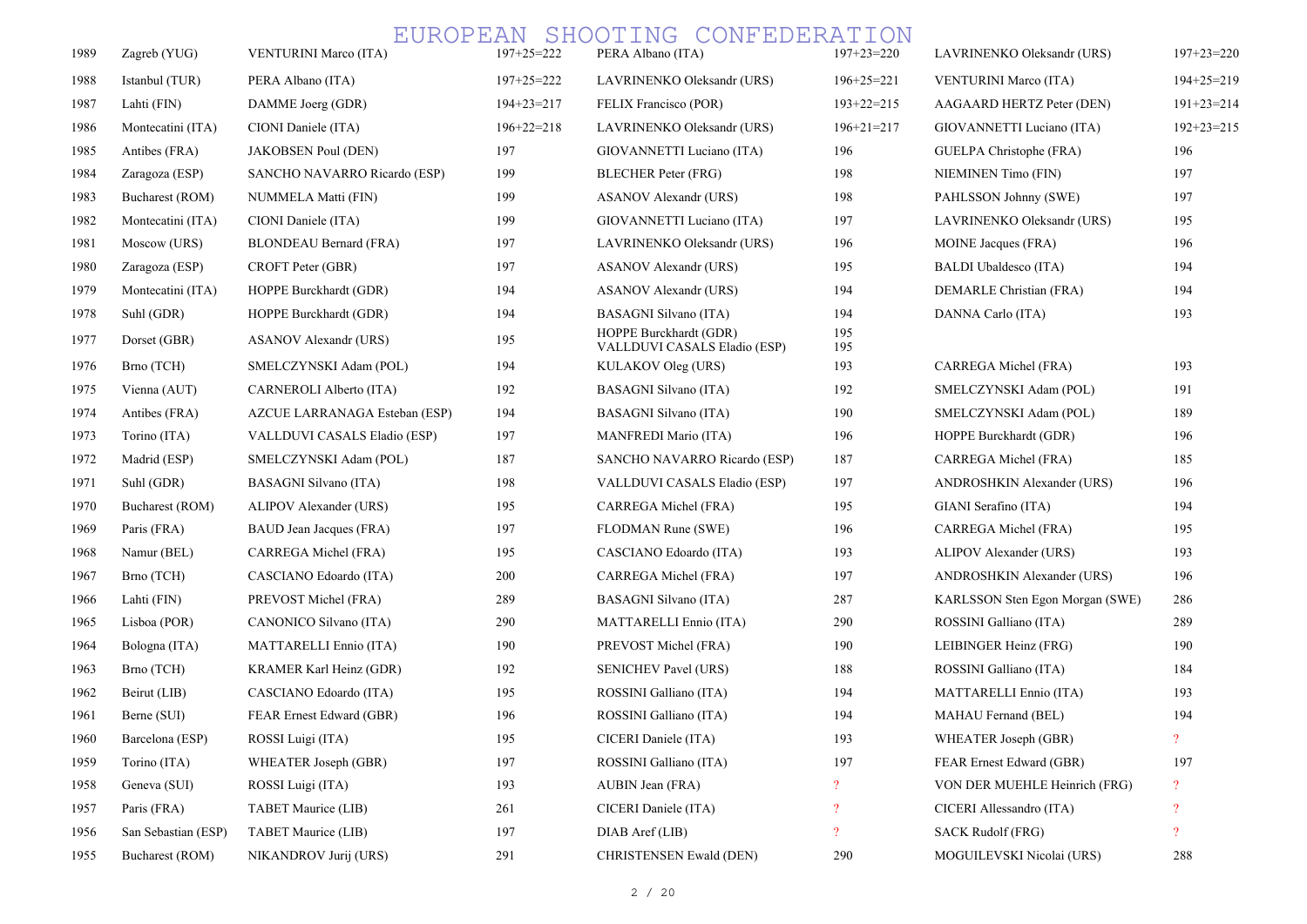#### DOUBLE TRAP MEN 1991-2021

| 2021 | Osijek (CRO)       | <b>GLASNOVIC Anton (CRO)</b> | 138          | VESCOVI Andrea (ITA)                    | 134          | CHIANESE Alessandro (ITA)                        | 133               |
|------|--------------------|------------------------------|--------------|-----------------------------------------|--------------|--------------------------------------------------|-------------------|
| 2018 | Leobersdorf (AUT)  | BARILLA Antonino (ITA)       | 146          | NEKRASOV Artem (RUS)                    | 141          | OLEJNIK Hubert Andrzej (SVK)                     | 139               |
| 2017 | Baku (AZE)         | <b>FOKEEV Vitaly (RUS)</b>   | $142(F=70)$  | OLEJNIK Hubert Andrzej (SVK)            | $138(F=70)$  | <b>MOSIN Vasily (RUS)</b>                        | $135(F=52)$       |
| 2016 | Lonato (ITA)       | <b>MOSIN Vasily (RUS)</b>    |              | 144(SF=27;F=30) DI SPIGNO Daniele (ITA) |              | 139(SF=28;F=29) COWARD-HOLLEY Matthew John (GBR) | $139(SF=27;F=29)$ |
| 2015 | Maribor (SLO)      | DI SPIGNO Daniele (ITA)      |              | 141(SF=29;F=29) DAHLBY Hakan (SWE)      |              | 139(SF=29;F=22) LOEW Andreas (GER)               | $143(SF=28;F=29)$ |
| 2014 | Sarlospuszta (HUN) | SCOTT Steven (GBR)           |              | $140(SF=27; F=29)$ MOSIN Vasily (RUS)   |              | 139(SF=27;F=29) INNOCENTI Marco (ITA)            | $143(SF=24;F=28)$ |
| 2013 | Suhl (GER)         | <b>MOSIN Vasily (RUS)</b>    |              | 142(SF=29;F=29) INNOCENTI Marco (ITA)   |              | 143(SF=29;F=28) BERNASCONI Emanuele (ITA)        | $141(SF=28;F=28)$ |
| 2012 | Larnaca (CYP)      | DAHLBY Hakan (SWE)           | $146+49=195$ | SCOTT Steven (GBR)                      | $142+48=190$ | <b>MOSIN Vasily (RUS)</b>                        | $144+45=189$      |
| 2011 | Belgrade (SRB)     | <b>MOSIN Vasily (RUS)</b>    | $146+48=194$ | FAULDS Richard (GBR)                    | $145+48=193$ | DI SPIGNO Daniele (ITA)                          | $147+46=193$      |
| 2010 | Kazan (RUS)        | D'ANIELLO Francesco (ITA)    | $143+48=191$ | WILSON Peter Robert Russell (GBR)       | $140+47=187$ | DAHLBY Hakan (SWE)                               | $140+46=186$      |
| 2009 | Osijek (CRO)       | D'ANIELLO Francesco (ITA)    | $145+47=192$ | DAHLBY Hakan (SWE)                      | $142+48=190$ | <b>GEREBICS Roland (HUN)</b>                     | $144+46=190$      |
| 2008 | Nicosia (CYP)      | SCOTT Steven (GBR)           | $143+48=191$ | DAHLBY Hakan (SWE)                      | $144+47=191$ | SCHANZ Waldemar (GER)                            | $139+49=188$      |
| 2007 | Granada (ESP)      | DI SPIGNO Daniele (ITA)      | $140+48=188$ | <b>FOKEEV Vitaly (RUS)</b>              | $142+46=188$ | SCOTT Steven (GBR)                               | $140+46=186$      |
| 2006 | Maribor (SLO)      | <b>MOSIN Vasily (RUS)</b>    | $138+48=186$ | DAHLBY Hakan (SWE)                      | $137+47=184$ | DI SPIGNO Daniele (ITA)                          | $135+48=183$      |
| 2005 | Belgrade (SCG)     | DI SPIGNO Daniele (ITA)      | $144+47=191$ | SPIROPOULOS Angelos (GRE)               | $143+48=191$ | <b>MOSIN Vasily (RUS)</b>                        | $141+48=189$      |
| 2004 | Nicosia (CYP)      | DAHLBY Hakan (SWE)           | $137+46=183$ | FAULDS Richard (GBR)                    | $137+44=181$ | DI SPIGNO Daniele (ITA)                          | $138+43=181$      |
| 2003 | Brno (CZE)         | DAHLBY Hakan (SWE)           | $145+47=192$ | <b>INNOCENTI Marco (ITA)</b>            | $145+43=188$ | FAULDS Richard (GBR)                             | $140+46=186$      |
| 2002 | Lonato (ITA)       | DI SPIGNO Daniele (ITA)      | $141+48=189$ | BERNASCONI Emanuele (ITA)               | $138+45=183$ | KAUPPILA Raimo (FIN)                             | $135+46=181$      |
| 2001 | Zagreb (CRO)       | DI SPIGNO Daniele (ITA)      | $140+49=189$ | <b>INNOCENTI Marco (ITA)</b>            | $144+45=189$ | <b>GEREBICS Roland (HUN)</b>                     | $138+49=187$      |
| 2000 | Montecatini (ITA)  | <b>MOSIN Vasily (RUS)</b>    | $132+46=178$ | GROS Jean-Paul (FRA)                    | $131+44=175$ | BERNASCONI Emanuele (ITA)                        | $132+42=174$      |
| 1999 | Poussan (FRA)      | DI SPIGNO Daniele (ITA)      | $136+43=179$ | KAUPPILA Raimo (FIN)                    | $131+48=179$ | CENCI Mirco (ITA)                                | $133+44=177$      |
| 1998 | Nicosia (CYP)      | SCHANZ Waldemar (GER)        | $144+47=191$ | FAULDS Richard (GBR)                    | $143+48=191$ | DI SPIGNO Daniele (ITA)                          | $143+44=187$      |
| 1997 | Sipoo (FIN)        | FAULDS Richard (GBR)         | $141+46=187$ | KAUPPILA Raimo (FIN)                    | $140+46=186$ | DI SPIGNO Daniele (ITA)                          | $137+48=185$      |
| 1996 | Tallinn (EST)      | FRANZONI Claudio (ITA)       | $144+46=190$ | PROCACCI Ugo (ITA)                      | $136+45=181$ | REIJONEN Aki (FIN)                               | $136+43=179$      |
| 1995 | Lahti (FIN)        | DI SPIGNO Daniele (ITA)      | $140+48=188$ | KAUPPILA Raimo (FIN)                    | $136+47=183$ | CENCI Mirco (ITA)                                | $135+47=182$      |
| 1994 | Lisboa (POR)       | <b>GOMBOS Karoly (HUN)</b>   | $136+42=178$ | PERA Albano (ITA)                       | $134+44=178$ | SCHANZ Waldemar (GER)                            | $135+43=178$      |
| 1993 | Brno (CZE)         | PERA Albano (ITA)            | $139+48=187$ | CENCI Mirco (ITA)                       | $139+43=182$ | SIVRIKAYA Servet (TUR)                           | $133+44=177$      |
| 1992 | Istanbul (TUR)     | KIZILSU Alp (TUR)            | $133+44=177$ | GILL Kevin (GBR)                        | $128+43=171$ | BODO Zoltan (HUN)                                | $126+41=167$      |
| 1991 | Bologna (ITA)      | CASADEI Fabio (ITA)          | $129+42=171$ | <b>BUFFOLI Ercole (ITA)</b>             | $126+43=169$ | <b>SOERENSEN Morten (DEN)</b>                    | $124+43=167$      |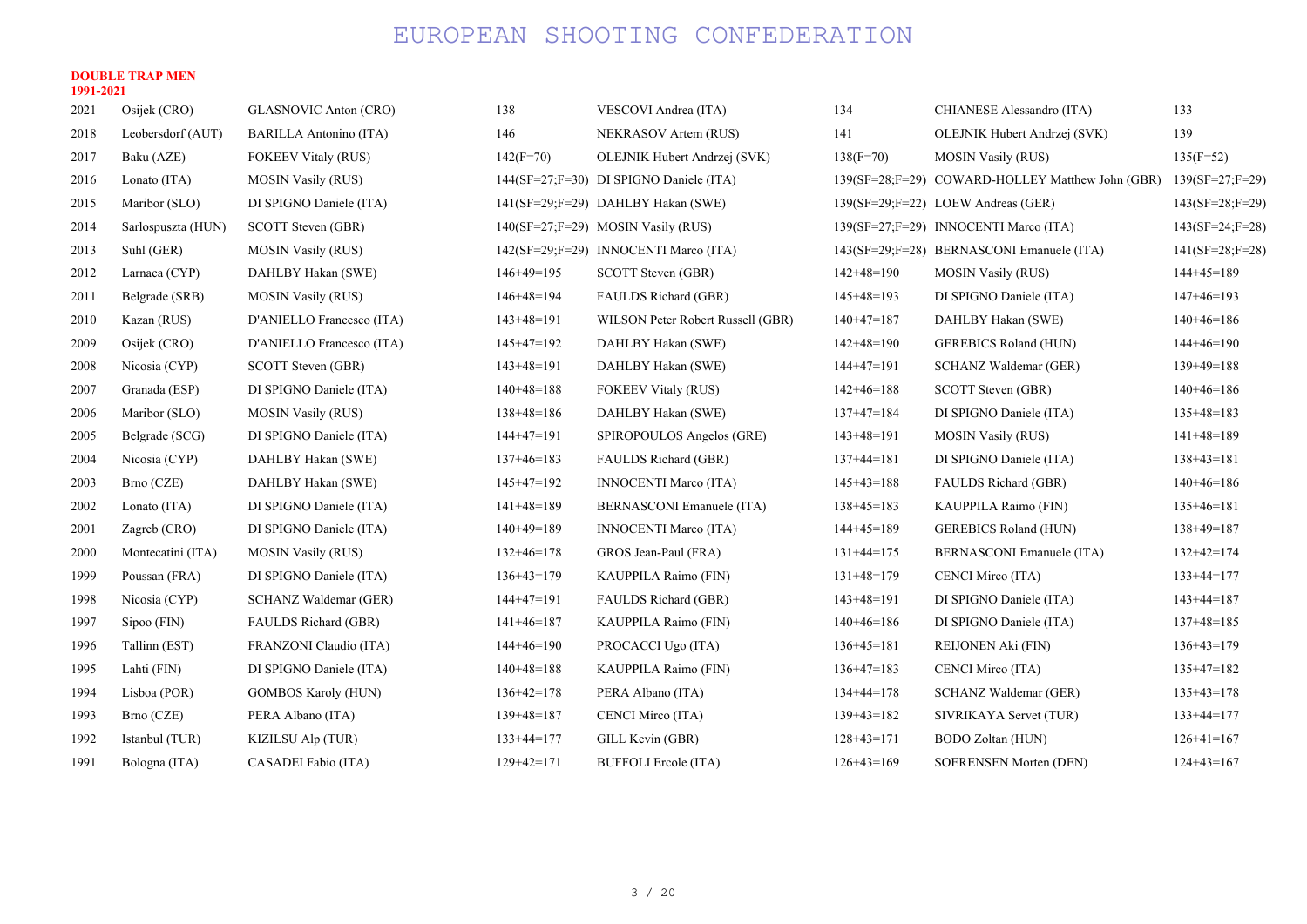#### SKEET MEN 1955-2021

| 2021 | Osijek (CRO)       | ROSSETTI Gabriele (ITA)                                  | $123(F=55)$                  | ACHILLEOS Georgios (CYP)                 | $123(F=53)$      | KALLIOINEN Eetu (FIN)                     | $122(F=45)$       |
|------|--------------------|----------------------------------------------------------|------------------------------|------------------------------------------|------------------|-------------------------------------------|-------------------|
| 2019 | Lonato (ITA)       | TOMECEK Jakub (CZE)                                      | $124(F=56)$                  | CASSANDRO Tammaro (ITA)                  | $123(F=56)$      | <b>MAVROMMATIS Nikolaos (GRE)</b>         | $124(F=45)$       |
| 2018 | Leobersdorf (AUT)  | <b>HANSEN Jesper (DEN)</b>                               | $122(F=55)$                  | <b>WATNDAL Erik (NOR)</b>                | $122(F=52)$      | ZEMLIN Alexander (RUS)                    | $123(F=42)$       |
| 2017 | Baku (AZE)         | <b>SLAVICEK Milos (CZE)</b>                              | $122(F=54)$                  | ROSSETTI Gabriele (ITA)                  | $122(F=54)$      | NILSSON Stefan (SWE)                      | $121(F=43)$       |
| 2016 | Lonato (ITA)       | FILIPPELLI Riccardo (ITA)                                |                              | $125(SF=16; F=16)$ KORTE Sven (GER)      |                  | $122(SF=16; F=15)$ BUCHHEIM Ralf (GER)    | $125(SF=15;F=13)$ |
| 2015 | Maribor (SLO)      | LODDE Luigi (ITA)                                        |                              | $123(SF=15; F=16)$ MITAS Efthimios (GRE) |                  | $123(SF=15; F=14)$ HANSEN Jesper (DEN)    | $123(SF=15;F=16)$ |
| 2014 | Sarlospuszta (HUN) | LODDE Luigi (ITA)                                        |                              | $122(SF=13; F=13)$ MITAS Efthimios (GRE) |                  | 122(SF=15;F=11) FILIPPELLI Riccardo (ITA) | $123(SF=13;F=16)$ |
| 2013 | Suhl (GER)         | JENSEN Tom Beier (NOR)                                   |                              | $124(SF=15; F=15)$ LODDE Luigi (ITA)     |                  | 122(SF=15;F=12) ACHILLEOS Georgios (CYP)  | $123(SF=14;F=13)$ |
| 2012 | Larnaca (CYP)      | LUCHINI Valerio (ITA)                                    | $122+25=147$                 | MITAS Efthimios (GRE)                    | $121+25=146$     | ACHILLEOS Georgios (CYP)                  | $123+22=145$      |
| 2011 | Belgrade (SRB)     | DELAUNAY Eric (FRA)                                      | $124+25=149$                 | WENZEL Tino (GER)                        | $124+25=149$     | TOMECEK Jakub (CZE)                       | $124+25=149$      |
| 2010 | Kazan (RUS)        | SYCHRA Jan (CZE)                                         | $124 + 24 = 148$             | TERRAS Anthony (FRA)                     | $121+25=146$     | <b>BUCHHEIM Ralf (GER)</b>                | $121+25=146$      |
| 2009 | Osijek (CRO)       | BROVOLD Tore (NOR)                                       | $125+25=150$                 | FALCO Ennio (ITA)                        | $123 + 24 = 147$ | SYCHRA Jan (CZE)                          | $122+25=147$      |
| 2008 | Nicosia (CYP)      | BROVOLD Tore (NOR)                                       | $125+25=150$                 | JENSEN Harald (NOR)                      | $124+25=149$     | <b>MAVROMMATIS Nikolaos (GRE)</b>         | $124+25=149$      |
| 2007 | Granada (ESP)      | ACHILLEOS Georgios (CYP)                                 | $123+25=148$                 | ARAMBURU Juan Jose (ESP)                 | $123+25=148$     | LUCHINI Valerio (ITA)                     | $123+25=148$      |
| 2006 | Maribor (SLO)      | FALCO Ennio (ITA)                                        | $120+24=144$                 | <b>SHOMIN Valeriy (RUS)</b>              | $121+23=144$     | <b>KEMPPAINEN Marko (FIN)</b>             | $120+23=143$      |
| 2005 | Belgrade (SCG)     | <b>WATNDAL Erik (NOR)</b>                                | $121+25=146$                 | LUCHINI Valerio (ITA)                    | $119+25=144$     | <b>LAITINEN Timo (FIN)</b>                | $119+25=144$      |
| 2004 | Nicosia (CYP)      | FALCO Ennio (ITA)                                        | $122+25=147$                 | SYCHRA Jan (CZE)                         | $121+25=146$     | ARAMBURU Juan Jose (ESP)                  | $122+24=146$      |
| 2003 | Brno (CZE)         | FALCO Ennio (ITA)                                        | $124+25=149$                 | NIELSEN Michael (DEN)                    | $124 + 24 = 148$ | WEGNER Axel (GER)                         | $123+25=148$      |
| 2002 | Lonato (ITA)       | FALCO Ennio (ITA)                                        | $122+25=147$                 | WEGNER Axel (GER)                        | $122+24=146$     | SYCHRA Jan (CZE)                          | $121+25=146$      |
| 2001 | Zagreb $(CRO)$     | FALCO Ennio (ITA)                                        | $124+25=149$                 | GLYDA Andrzej (POL)                      | $123+25=148$     | <b>JENSEN Harald (NOR)</b>                | $123+25=148$      |
| 2000 | Montecatini (ITA)  | GENGA Pietro (ITA)                                       | $122+25=147$                 | SYCHRA Jan (CZE)                         | $122+24=146$     | <b>BENELLI Andrea (ITA)</b>               | $122+24=146$      |
| 1999 | Poussan (FRA)      | <b>BECHYNSKY Bronislav (CZE)</b>                         | $123+25=148$                 | MILCHEV Mikola (UKR)                     | $122+25=147$     | MALEK Petr (CZE)                          | $123 + 24 = 147$  |
| 1998 | Nicosia (CYP)      | <b>BECHYNSKY Bronislav (CZE)</b>                         | $123+25=148$                 | TISHIN Oleg (RUS)                        | $123+25=148$     | VAN BEEK Gijs (NED)                       | $122+25=147$      |
| 1997 | Sipoo (FIN)        | <b>ANDREOU Antonakis (CYP)</b>                           | $122+25=147$                 | <b>AUSTIN Andrew (GBR)</b>               | $122+25=147$     | FALCO Ennio (ITA)                         | $122+24=146$      |
| 1996 | Tallinn (EST)      | RAABE Juergen (GER)                                      | $124+25=149$                 | STALYPIN Yuri (BLR)                      | $123 + 24 = 147$ | CHRZANOWSKI Grzegorz (POL)                | $121 + 24 = 145$  |
| 1995 | Lahti (FIN)        | <b>ANDREOU</b> Antonakis (CYP)<br>DOMPELING Hennie (NED) | $124+23=147$<br>$122+25=147$ |                                          |                  | HOCHWALD Bernhard (GER)                   | $123 + 24 = 147$  |
| 1994 | Lisboa (POR)       | <b>BENELLI Andrea (ITA)</b>                              | $124+25=149$                 | <b>BECHYNSKY Bronislav (CZE)</b>         | $118+25=143$     | DOMPELING Hennie (NED)                    | $118 + 24 = 142$  |
| 1993 | Brno (CZE)         | <b>JENSEN Harald (NOR)</b>                               | $122+25=147$                 | <b>KRAAKENES Paal (NOR)</b>              | $123+23=146$     | RASMUSSEN Ole Riber (DEN)                 | $122+24=146$      |
| 1992 | Istanbul (TUR)     | <b>BECHYNSKY Bronislav (TCH)</b>                         | $198 + 24 = 222$             | KORHONEN Jorma (FIN)                     | $197 + 24 = 221$ | DUNKEL Matthias (GER)                     | $197+23=220$      |
| 1991 | Bologna (ITA)      | WEGNER Axel (GER)                                        | $198 + 25 = 223$             | <b>ADAMEC Lubos (TCH)</b>                | $199+23=222$     | DOMPELING Hennie (NED)                    | $196+25=221$      |
| 1990 | Uddevalla (SWE)    | ROSSETTI Bruno (ITA)                                     | $198 + 23 = 221$             | <b>ADAMEC Lubos (TCH)</b>                | $194 + 25 = 219$ | DOMPELING Hennie (NED)                    | $195+24=219$      |
| 1989 | Zagreb (YUG)       | ROSSETTI Bruno (ITA)                                     | $199 + 24 = 223$             | <b>ADAMEC Lubos (TCH)</b>                | 199+23=222       | THORWALDSON Bjoern (SWE)                  | $196 + 24 = 220$  |
| 1988 | Istanbul (TUR)     | DELLAC Jean-Francois (FRA)                               | $198 + 25 = 223$             | GUARDIOLA Jorge (ESP)                    | $196+25=221$     | SEEBERGER Herbert (FRG)                   | $196+25=221$      |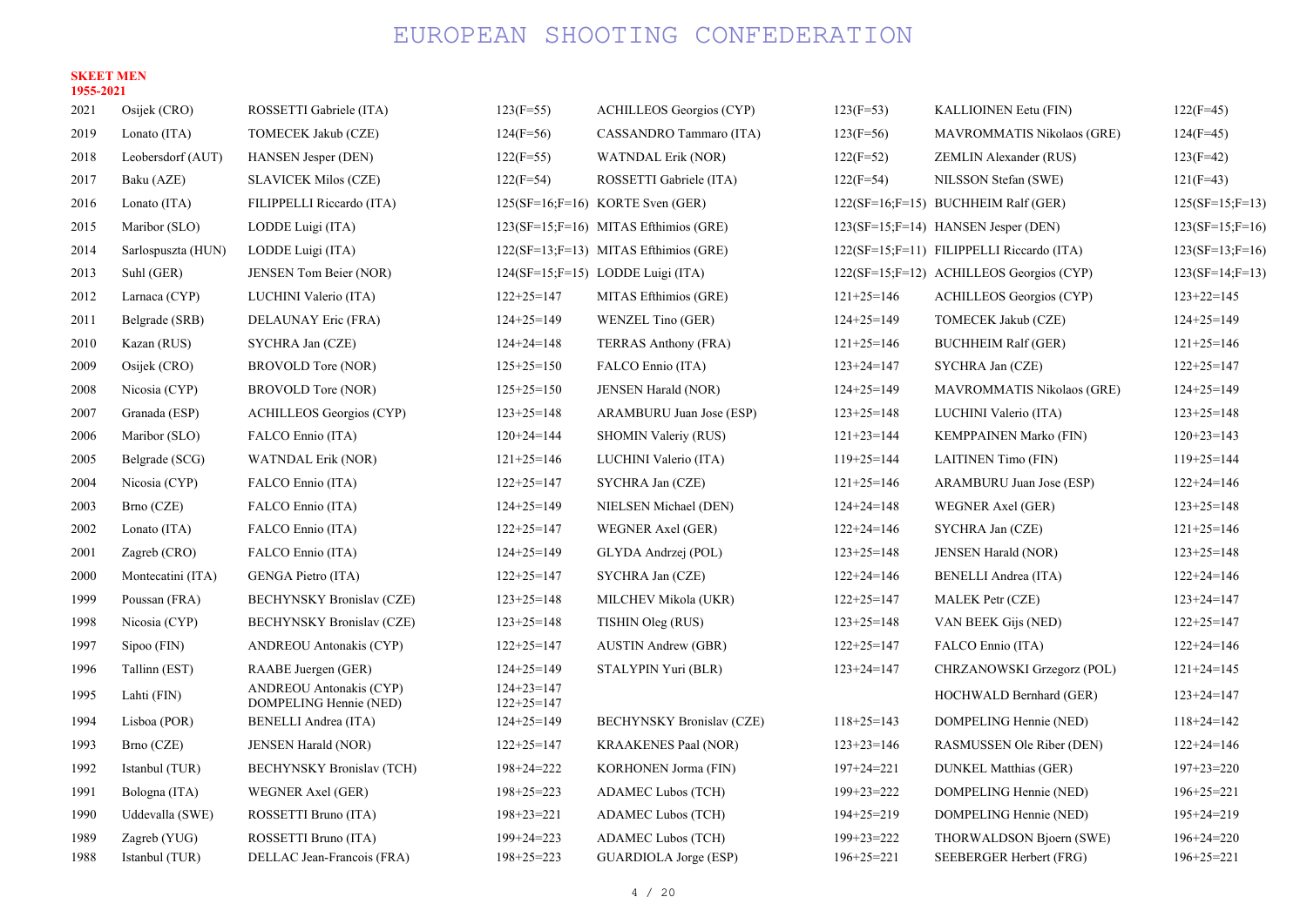| 1987 | Lahti (FIN)         | CHERKASOV Alexander (URS)     | $198 + 25 = 223$ | VAN IEPEREN Kees (NED)                      | $197+25=222$   | TIMOKHIN Valeri (URS)          | $199 + 23 = 222$    |
|------|---------------------|-------------------------------|------------------|---------------------------------------------|----------------|--------------------------------|---------------------|
| 1986 | Montecatini (ITA)   | GIARDINI Celso (ITA)          | $195+25=220$     | SCRIBANI ROSSI Luca (ITA)                   | $196+23=219$   | LUDVIGSSON Goeran (SWE)        | $194 + 23 = 217$    |
| 1985 | Antibes (FRA)       | THORWALDSON Bjoern (SWE)      | 198              | <b>IMNAISHVILI Tamaz (URS)</b>              | 198            | HOCHWALD Bernhard (GDR)        | 197                 |
| 1984 | Zaragoza (ESP)      | HULA Jan (TCH)                | 200              | <b>IMNAISHVILI Tamaz (URS)</b>              | 199            | TIMOKHIN Valeri (URS)          | 199                 |
| 1983 | Bucharest (ROM)     | HOCHWALD Bernhard (GDR)       | 197              | MECOCCI Giancarlo (ITA)                     | 196            | RASMUSSEN Ole Riber (DEN)      | 196                 |
| 1982 | Montecatini (ITA)   | ROSSETTI Bruno (FRA)          | 197              | PENOT Elie (FRA)                            | 197            | <b>ADAMEC Lubos (TCH)</b>      | 197                 |
| 1981 | Moscow (URS)        | ZHGENTI Tariel (URS)          | 197              | ROCHETEAU Guy (FRA)                         | 197            | <b>IMNAISHVILI Tamaz (URS)</b> | 197                 |
| 1980 | Zaragoza (ESP)      | PANACEK Josef (TCH)           | 197              | ROSSETTI Bruno (FRA)                        | 197            | <b>BENTLEY Paul (GBR)</b>      | 196                 |
| 1979 | Montecatini (ITA)   | ROSSETTI Bruno (FRA)          | 197              | <b>JUSTESEN Ole (DEN)</b>                   | 196            | CAMARENA OLIVER Enrique (ESP)  | 195                 |
| 1978 | Suhl (GDR)          | <b>GARAGNANI Romano (ITA)</b> | 197              | TALABOS Istvan (HUN)                        | 196            | ALIEV Alik (URS)               | 195                 |
| 1977 | Dorset (GBR)        | <b>ALIEV Alik (URS)</b>       | 198              | PANACEK Josef (TCH)<br>WESTERGARD Ari (FIN) | 197<br>197     |                                |                     |
| 1976 | Brno (TCH)          | AVALOS CARVALLO Juan (ESP)    | 198              | SOCHARSKI Andrzej (POL)                     | 198            | <b>OSTER Adalbert (ROM)</b>    | 196                 |
| 1975 | Vienna (AUT)        | RASMUSSEN Hans Kjeld (DEN)    | 200              | GAWLIKOWSKI Wieslaw (POL)                   | 200            | <b>SWINKELS Eric (NED)</b>     | 199                 |
| 1974 | Antibes (FRA)       | PETITPIED Jean-Francois (FRA) | 199              | GAWLIKOWSKI Wieslaw (POL)                   | 197            | WESTERGARD Ari (FIN)           | 197                 |
| 1973 | Torino (ITA)        | ZHGENTI Tariel (URS)          | 200              | RASMUSSEN Hans Kjeld (DEN)                  | 199            | <b>CORNET Francis (BEL)</b>    | 198                 |
| 1972 | Madrid (ESP)        | ANDREYEV Vladimir (URS)       | 198              | PETROV Evgeni (URS)                         | 197            | TSURANOV Jury (URS)            | 196                 |
| 1971 | Suhl (GDR)          | CARLSSON Anders (SWE)         | 198              | GAWLIKOWSKI Wieslaw (POL)                   | 198            | PETROV Evgeni (URS)            | 197                 |
| 1970 | Bucharest (ROM)     | SOCHARSKI Andrzej (POL)       | 196              | PETROV Evgeni (URS)                         | 195            | WIRNHIER Konrad (FRG)          | 195                 |
| 1969 | Paris (FRA)         | PENOT Elie (FRA)              | 199              | PETROV Evgeni (URS)                         | 197            | <b>BENESH Nikolai (URS)</b>    | 196                 |
| 1968 | Namur (BEL)         | WIRNHIER Konrad (FRG)         | 196              | MEYER ZU HOLSEN Karl (FRG)                  | 192            | POLIANSKI Rudolf (URS)         | 192                 |
| 1967 | Brno (TCH)          | FABER Jean Paul (FRA)         | 198              | KOROLKIEWICZ Olgierd Jan (POL)              | 196            | WIRNHIER Konrad (FRG)          | 196                 |
| 1966 | Lahti (FIN)         | DURNEV Nikolai (URS)          | 194              | PETROV Evgeni (URS)                         | 193            | KONDRATIEV Evgeni (URS)        | 193                 |
| 1965 | Lisboa (POR)        | DURNEV Nikolai (URS)          | 195              | RETHWISCH Haymo (FRG)                       | 193            | STANDAR Lennart (SWE)          | 191                 |
| 1964 | Bologna (ITA)       | <b>TSURANOV Jury (URS)</b>    | 144              | VOROBEV Vadim (URS)                         | 144            | <b>SUPPLI Hans (FRG)</b>       | 142                 |
| 1963 | Brno (TCH)          | LOSEV Oleg (URS)              | 145              | TSURANOV Jury (URS)                         | 144            | WIRNHIER Konrad (FRG)          | 140                 |
| 1962 | Beirut (LIB)        | SISTOVARIS John (GRE)         | 148              | <b>HERBERICH Jacques (FRA)</b>              | 148            | MELINETTE Robert (FRA)         | 145                 |
| 1961 | Berne (SUI)         | <b>KLINGSPOR Goesta (SWE)</b> | 144              | <b>HENRIJEAN Jacques (BEL)</b>              | 144            | FOUSSIER Claude (FRA)          | 142                 |
| 1960 | Paris (FRA)         | GILCHRIST P. A. (CAN)         | 148              | <b>GEUENS Ludo (BEL)</b>                    | $\overline{?}$ | FOUSSIER Claude (FRA)          | $\overline{?}$      |
| 1959 | Torino (ITA)        | DURNEV Nikolai (URS)          | 99               | EWERTSSON Arne (SWE)                        | 99             | <b>ALWEN Claes (SWE)</b>       | 99                  |
| 1958 | Geneva (SUI)        | <b>MAYER Ernest (SUI)</b>     | 97               | ARNAVIELHE Jacques (FRA)                    | $\overline{?}$ | FOUSSIER Claude (FRA)          | $\boldsymbol{\eta}$ |
| 1957 | Paris (FRA)         | TARIS Michel (FRA)            | 95               | SMITH Waddel (USA)                          | $\overline{?}$ | SHEID Ludo (BEL)               | $\boldsymbol{\eta}$ |
| 1956 | San Sebastian (ESP) | VOISIN Albert (FRA)           | 97               | <b>CHRISTIDES Georges (GRE)</b>             | $\overline{?}$ | DE VALLE-FLOR Guy (POR)        | $\boldsymbol{\eta}$ |
| 1955 | Bucharest (ROM)     | DURNEV Nikolai (URS)          | 148              | ANDERSSON Olle (SWE)                        | 146            | <b>ANTONOV Boris (URS)</b>     | 146                 |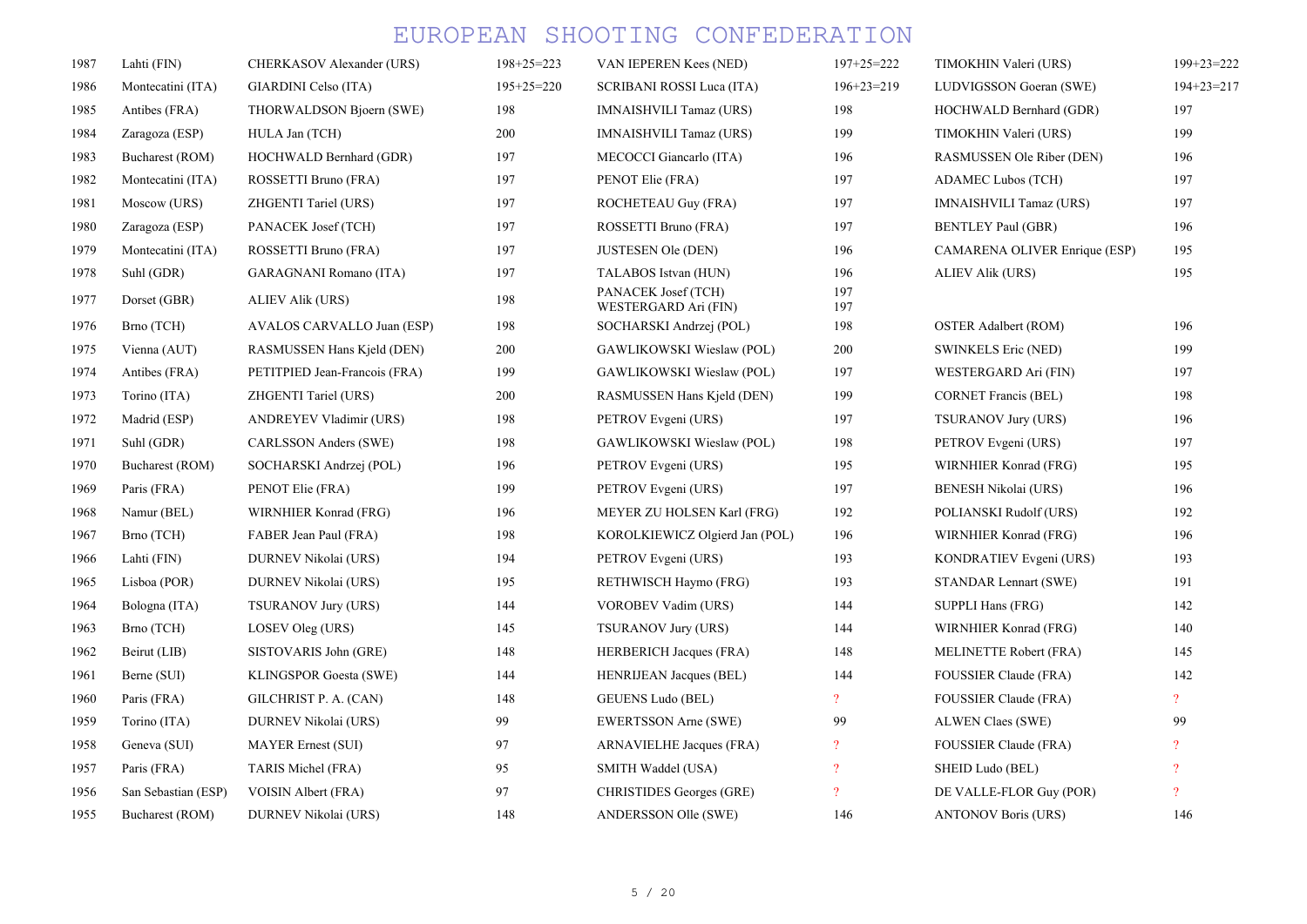#### TRAP WOMEN 1957-2021

| 2021 | Osijek (CRO)       | SEMIANOVA Daria (RUS)          | $116(F=44)$       | ROSSI Jessica (ITA)                     | $121(F=41)$       | <b>CORMENIER Carole (FRA)</b>  | $119(F=32)$      |
|------|--------------------|--------------------------------|-------------------|-----------------------------------------|-------------------|--------------------------------|------------------|
| 2019 | Lonato (ITA)       | SEMIANOVA Daria (RUS)          | $113(F=45)$       | ROSSI Jessica (ITA)                     | $113(F=44)$       | PERILLI Alessandra (SMR)       | $111(F=36)$      |
| 2018 | Leobersdorf (AUT)  | COUZY Melanie (FRA)            | $119(F=41)$       | <b>BARR Kirsty (GBR)</b>                | $118(F=39)$       | REHAK STEFECEKOVA Zuzana (SVK) | $118(F=31)$      |
| 2017 | Baku (AZE)         | PERILLI Arianna (SMR)          | $70(F=37)$        | RABAYA Ekaterina (RUS)                  | $70(F=37)$        | MAKELA-NUMMELA Satu (FIN)      | $72(F=28)$       |
| 2016 | Lonato (ITA)       | REHAK STEFECEKOVA Zuzana (SVK) | $74(SF=15; F=15)$ | STANCO Silvana (ITA)                    | $70(SF=15; F=13)$ | GALVEZ Fatima (ESP)            | $71(SF=13;F=12)$ |
| 2015 | Maribor (SLO)      | REHAK STEFECEKOVA Zuzana (SVK) | $71(SF=15;F=11)$  | RABAYA Ekaterina (RUS)                  | $71(SF=13;F=8)$   | ROSSI Jessica (ITA)            | $71(SF=12;F=13)$ |
| 2014 | Sarlospuszta (HUN) | GELISIO Deborah (ITA)          | $73(SF=11;F=13)$  | QUOOSS Katrin (GER)                     | $72(SF=13;F=11)$  | STEFECEKOVA Zuzana (SVK)       | $72(SF=9;F=12)$  |
| 2013 | Suhl (GER)         | ROSSI Jessica (ITA)            | $72(SF=14;F=11)$  | STEFECEKOVA Zuzana (SVK)                | $71(SF=12;F=10)$  | CAPORUSCIO Federica (ITA)      | $72(SF=10;F=12)$ |
| 2012 | Larnaca (CYP)      | GELISIO Deborah (ITA)          | $72 + 22 = 94$    | ROSSI Jessica (ITA)                     | $73+19=92$        | CAPORUSCIO Federica (ITA)      | $69 + 21 = 90$   |
| 2011 | Belgrade (SRB)     | GALVEZ Fatima (ESP)            | $72 + 23 = 95$    | TKACH Elena (RUS)                       | $71+23=94$        | RACINET Delphine (FRA)         | $71+23=94$       |
| 2010 | Kazan (RUS)        | KIERMAYER Susanne (GER)        | $69 + 24 = 93$    | STEFECEKOVA Zuzana (SVK)                | $69+19=88$        | <b>BECKMANN Jana (GER)</b>     | $68+19=87$       |
| 2009 | Osijek (CRO)       | ROSSI Jessica (ITA)            | $68+22=90$        | GUDZINEVICIUTE Daina (LTU)              | $69+19=88$        | NEAU Stephanie (FRA)           | $71+17=88$       |
| 2008 | Nicosia (CYP)      | KIERMAYER Susanne (GER)        | $72 + 22 = 94$    | STEFECEKOVA Zuzana (SVK)                | $73+20=93$        | TKACH Elena (RUS)              | $69+22=91$       |
| 2007 | Granada (ESP)      | RACINET Delphine (FRA)         | $72 + 21 = 93$    | TKACH Elena (RUS)                       | $70+19=89$        | GELISIO Deborah (ITA)          | $71+18=89$       |
| 2006 | Maribor (SLO)      | PERILLI Arianna (ITA)          | $69+19=88$        | RACINET Delphine (FRA)                  | $69+18=87$        | STEFECEKOVA Zuzana (SVK)       | $69+18=87$       |
| 2005 | Belgrade (SCG)     | PERILLI Arianna (ITA)          | $72+20=92$        | GUDZINEVICIUTE Daina (LTU)              | $69+22=91$        | GELISIO Deborah (ITA)          | $69 + 21 = 90$   |
| 2004 | Nicosia (CYP)      | LEON Vanessa (ESP)             | $70+23=93$        | GIBBINS Sarah (GBR)                     | $67+23=90$        | <b>HANSEN Pia (SWE)</b>        | $68+22=90$       |
| 2003 | Brno (CZE)         | QUINTANAL Maria (ESP)          | $70+24=94$        | TKACH Elena (RUS)                       | $68 + 24 = 92$    | GIBBINS Sarah (GBR)            | $69+22=91$       |
| 2002 | Lonato (ITA)       | <b>QUINTANAL Maria (ESP)</b>   | $67+22=89$        | PUSILA Satu (FIN)                       | $68+20=88$        | FELICI Emanuela (SMR)          | $67+21=88$       |
| 2001 | Zagreb (CRO)       | TKACH Elena (RUS)              | $67+24=91$        | ZUB Maria (RUS)                         | $69 + 21 = 90$    | PINTOR Giulia (ITA)            | $68+22=90$       |
| 2000 | Montecatini (ITA)  | FOCAN Anne (BEL)               | $68+23=91$        | PELOSI Roberta (ITA)                    | $69+22=91$        | KIERMAYER Susanne (GER)        | $67+22=89$       |
| 1999 | Poussan (FRA)      | LARICHEVA Irina (RUS)          | $64 + 24 = 88$    | IANNOTTI Giulia (ITA)                   | $66+21=87$        | PELOSI Roberta (ITA)           | $64 + 21 = 85$   |
| 1998 | Nicosia (CYP)      | PUSILA Satu (FIN)              | $71+24=95$        | KIERMAYER Susanne (GER)                 | $71+22=93$        | PELOSI Roberta (ITA)           | $70+23=93$       |
| 1997 | Sipoo (FIN)        | FOCAN Anne (BEL)               | 113               | KIERMAYER Susanne (GER)                 | 113               | BOCCA Cristina (ITA)           | 111              |
| 1996 | Tallinn (EST)      | BOCCA Cristina (ITA)           | 119               | PELOSI Roberta (ITA)                    | 118               | KIERMAYER Susanne (GER)        | 116              |
| 1995 | Lahti (FIN)        | PELOSI Roberta (ITA)           | 120               | VIDAL Yolande (FRA)                     | 115               | TATTINI Paola (ITA)            | 115              |
| 1994 | Lisboa (POR)       | PUSILA Satu (FIN)              | 118               | RANTAPUU Sini (FIN)                     | 116               | PELOSI Roberta (ITA)           | 114              |
| 1993 | Brno (CZE)         | USIETO Gema (ESP)              | 116               | PUSILA Satu (FIN)                       | 115               | CHUYKO Victoria (UKR)          | 114              |
| 1992 | Istanbul (TUR)     | SHISHIRINA Elena (EUN)         | 188               | PELOSI Roberta (ITA)                    | 183               | GUDZINEVICIUTE Daina (LTU)     | 180              |
| 1991 | Bologna (ITA)      | SHISHIRINA Elena (URS)         | 205               | COLAVITO Mauricette (FRA)               | 203               | USIETO Gema (ESP)              | 201              |
| 1990 | Uddevalla (SWE)    | SHISHIRINA Elena (URS)         | 180               | PUSILA Satu (FIN)                       | 177               | GUBIEVA Maya (URS)             | 176              |
| 1989 | Zagreb (YUG)       | USIETO Gema (ESP)              | 194               | SHISHIRINA Elena (URS)                  | 189               | MORARA Roberta (ITA)           | 186              |
| 1988 | Istanbul (TUR)     | GUDZINEVICIUTE Daina (URS)     | 186               | PUSILA Satu (FIN)<br>ROLANDI Elda (ITA) | 185<br>185        |                                |                  |
| 1987 | Lahti (FIN)        | PELOSI Roberta (ITA)           | 186               | PUSILA Satu (FIN)                       | 184               | LAZAREVA Svetlana (URS)        | 180              |
|      |                    |                                |                   |                                         |                   |                                |                  |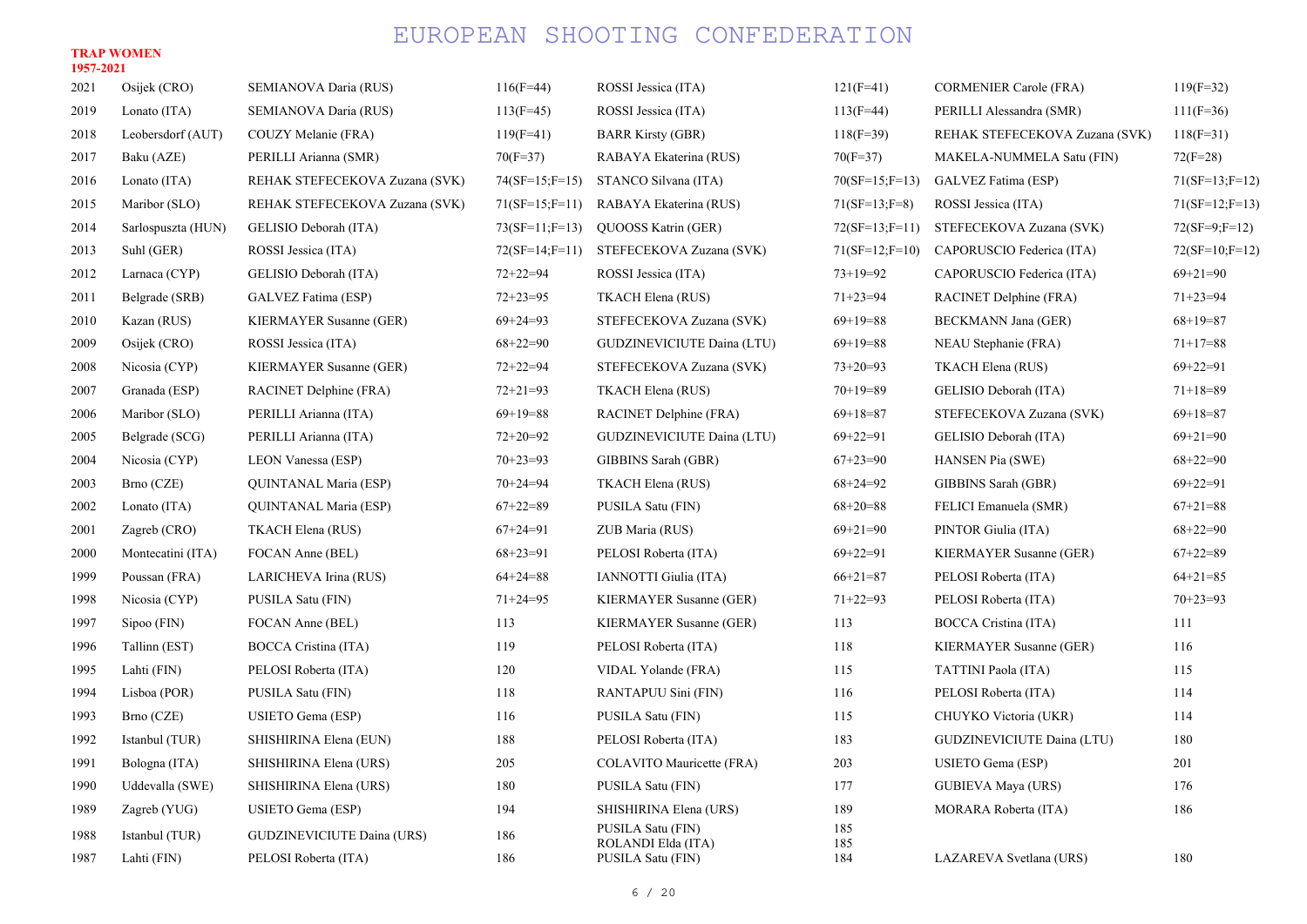| 1986 | Montecatini (ITA) | NIKANDROVA Lyudmyla (URS)            | 186           | <b>BALDISSERRI Pia (ITA)</b>       | 184            | SHISHIRINA Elena (URS)          | 179            |
|------|-------------------|--------------------------------------|---------------|------------------------------------|----------------|---------------------------------|----------------|
| 1985 | Antibes (FRA)     | <b>BALDISSERRI Pia (ITA)</b>         | 188           | PUSILA Satu (FIN)                  | 185            | HUESING Silke (FRG)             | 185            |
| 1984 | Zaragoza (ESP)    | SHISHIRINA Elena (URS)               | 189           | VON BOTHMER Carmen (FRG)           | 188            | SHEVTSOVA Elena (URS)           | 188            |
| 1983 | Bucharest (ROM)   | SHISHIRINA Elena (URS)               | 143           | COLAVITO Mauricette (FRA)          | 141            | VOLODINA Lyudmyla (URS)         | 137            |
| 1982 | Montecatini (ITA) | SHISHIRINA Elena (URS)               | 138           | ROLANDI Elda (ITA)                 | 131            | <b>BALDISSERRI Pia (ITA)</b>    | 129            |
| 1981 | Moscow (URS)      | <b>GENTILETTI Wanda (ITA)</b>        | 139           | VOLODINA Lyudmyla (URS)            | 138            | SHISHIRINA Elena (URS)          | 137            |
| 1980 | Zaragoza (ESP)    | KLEKOVA Julia (URS)                  | 143           | ROLANDI Elda (ITA)                 | 134            | <b>HELLER</b> Gesine (SUI)      | 134            |
| 1979 | Montecatini (ITA) | LYNCH Barbara (GBR)                  | 138           | ROLANDI Elda (ITA)                 | 137            | HLEBNIKOVA Valentina (URS)      | 135            |
| 1978 | Suhl (GDR)        | KLEKOVA Julia (URS)                  | 137           | TUSHKINA Larisa (URS)              | 136            | SERGETA Valentina (URS)         | 134            |
| 1977 | Dorset (GBR)      | <b>GERASINA Valentina (URS)</b>      | 138           | KLEKOVA Julia (URS)                | 138            | TUSHKINA Larisa (URS)           | 134            |
| 1976 | Brno (TCH)        | KLEKOVA Julia (URS)                  | 134           | JACQUET Marie-Pierre (FRA)         | 134            | GERASINA Valentina (URS)        | 134            |
| 1975 | Vienna (AUT)      | VON SODEN Elisabeth (FRG)            | 138           | GARCIA DE CUBAS Maria Carmen (ESP) | 129            | GERASINA Valentina (URS)        | 129            |
| 1974 | Antibes (FRA)     | ROBROLLE Francoise (FRA)             | 131           | ROLANDI Elda (ITA)                 | 131            | VON SODEN Elisabeth (FRG)       | 128            |
| 1973 | Torino (ITA)      | KLEKOVA Julia (URS)                  | 139           | ROLANDI Elda (ITA)                 | 134            | JACQUET Marie-Pierre (FRA)      | 133            |
| 1972 | Madrid (ESP)      | GONZALEZ DE RIONDA Maria Pilar (ESP) | 118           | <b>ROSELIUS Beate (FRG)</b>        | 114            | HANSSON Lillian (SWE)           | 109            |
| 1971 | Suhl (GDR)        | ROLANDI Elda (ITA)                   | 137           | GERASINA Valentina (URS)           | 131            | KHOMUTOVA Galina (URS)          | 128            |
| 1970 | Bucharest (ROM)   | VON SODEN Elisabeth (FRG)            | 139           | SIDOROVA Julia (URS)               | 136            | <b>GERASINA Valentina (URS)</b> | 134            |
| 1969 | Paris (FRA)       | VON SODEN Elisabeth (FRG)            | 143           | ROBROLLE Francoise (FRA)           | 138            | VERIGINA Vera (URS)             | 131            |
| 1968 | Namur (BEL)       | VON SODEN Elisabeth (FRG)            | 140           | <b>GERASINA Valentina (URS)</b>    | 135            | VERIGINA Vera (URS)             | 133            |
| 1967 | Brno (TCH)        | VON SODEN Elisabeth (FRG)            | 190           | <b>VERIGINA Vera (URS)</b>         | 183            | GERASINA Valentina (URS)        | 182            |
| 1966 | Lahti (FIN)       | <b>GERASINA Valentina (URS)</b>      | 174           | STEPHAN Christiane (FRA)           | 163            | DELAIRE Michele (FRA)           | 161            |
| 1965 | Lisboa (POR)      | DELAIRE Michele (FRA)                | 180           | <b>GERASINA Valentina (URS)</b>    | 180            | VERIGINA Vera (URS)             | 179            |
| 1964 | Bologna (ITA)     | STEPHAN Christiane (FRA)             | 159           | DELAIRE Michele (FRA)              | 156            | GERASINA Valentina (URS)        | 154            |
| 1963 | Brno (TCH)        | <b>GERASINA Valentina (URS)</b>      | 146           | <b>FORGEOT Liselotte (FRA)</b>     | 138            | HUGONET Christiane (FRA)        | 129            |
| 1962 | Beirut (LIB)      | TZAVARA Olga (GRE)                   | 162           | EISENLAUER Lucia (USA)             | $\overline{?}$ | <b>BASSOUL Michele (LIB)</b>    | $\overline{?}$ |
| 1961 | Berne (SUI)       | TZAVARA Olga (GRE)                   | 165           | ROBERT Jacqueline (BEL)            | 159            | STEPHAN Christiane (FRA)        | 157            |
| 1960 | Barcelona (ESP)   | TZAVARA Olga (GRE)                   | 167           | PREAUX Marie (BEL)                 | 2              | KIRK-JOHNSON Patricia (USA)     | $\overline{?}$ |
| 1959 | Torino (ITA)      | TZAVARA Olga (GRE)                   | 164           | BOTTA (SUI)                        |                | $\overline{?}$                  | $\overline{?}$ |
| 1958 | Geneva (SUI)      | TZAVARA Olga (GRE)                   | 136           | GREUZARD Marie (FRA)               |                | <b>BERLAIMONT</b> (FRA)         | $\overline{?}$ |
| 1957 | Paris (FRA)       | <b>BAR Brigitte (FRA)</b>            | $\mathcal{P}$ | $\overline{?}$                     | $\mathcal{P}$  | $\overline{?}$                  | $\overline{?}$ |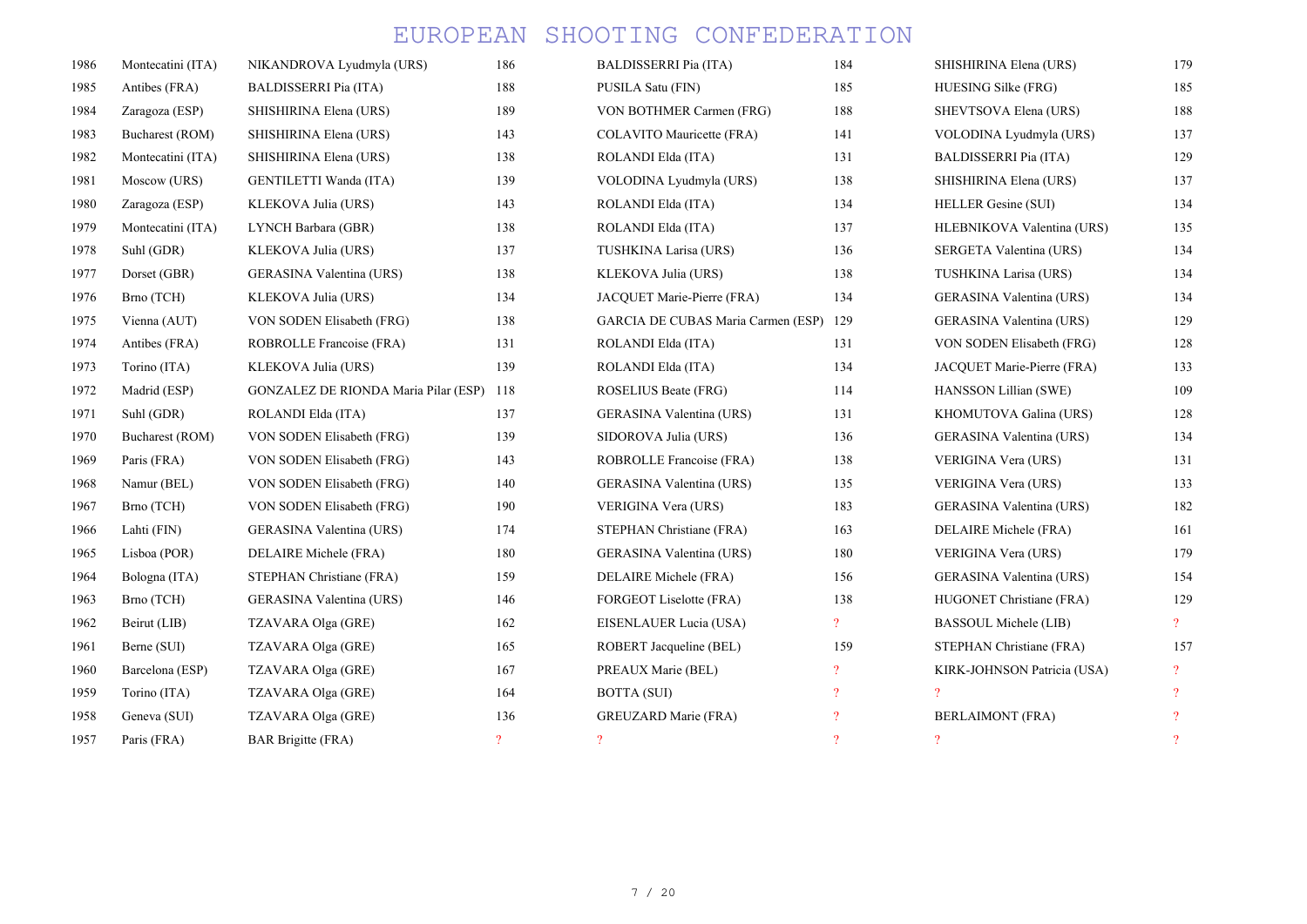#### DOUBLE TRAP WOMEN 1991-2018

| 2018         | Leobersdorf (AUT)               | DE LUCA Claudia (ITA)                          | 131                      | REHAK STEFECEKOVA Zuzana (SVK)                 | 119                      | MAGLIO Sofia (ITA)                        | 114                      |
|--------------|---------------------------------|------------------------------------------------|--------------------------|------------------------------------------------|--------------------------|-------------------------------------------|--------------------------|
| 2004         | Nicosia (CYP)                   | HANSEN Pia (SWE)                               | $100+35=135$             | INNOCENTI Elena (ITA)                          | $99+33=132$              | KIERMAYER Susanne (GER)                   | $95 + 34 = 129$          |
| 2003         | Brno (CZE)                      | QUINTANAL Maria (ESP)                          | $107+35=142$             | RABAIA Elena (RUS)                             | $103+34=137$             | KIERMAYER Susanne (GER)                   | $103+33=136$             |
| 2002         | Lonato (ITA)                    | GELISIO Deborah (ITA)                          | $105+36=141$             | NYBACK Pia (FIN)                               | $102+36=138$             | <b>HANSEN Pia (SWE)</b>                   | $99 + 38 = 137$          |
| 2001         | Zagreb $(CRO)$                  | GELISIO Deborah (ITA)                          | $110+35=145$             | <b>HANSEN Pia (SWE)</b>                        | $109 + 35 = 144$         | KIERMAYER Susanne (GER)                   | $109+30=139$             |
| 2000         | Montecatini (ITA)               | KIERMAYER Susanne (GER)                        | $100+36=136$             | <b>JULIN</b> Pia (FIN)                         | $101+35=136$             | <b>HANSEN Pia (SWE)</b>                   | $100+31=131$             |
| 1999         | Poussan (FRA)                   | KIERMAYER Susanne (GER)                        | $103+31=134$             | <b>HANSEN Pia (SWE)</b>                        | $104+30=134$             | GELISIO Deborah (ITA)                     | $99 + 33 = 132$          |
| 1998         | Nicosia (CYP)                   | <b>JULIN Pia (FIN)</b>                         | $112+35=147$             | KIERMAYER Susanne (GER)                        | $111+33=144$             | GELISIO Deborah (ITA)                     | $108 + 33 = 141$         |
| 1997         | $Sipoo$ (FIN)                   | FOCAN Anne (BEL)                               | $105+33=138$             | JULIN Pia (FIN)                                | $104 + 34 = 138$         | PERILLI Arianna (ITA)                     | $105 + 31 = 136$         |
| 1996         | Tallinn (EST)                   | INNOCENTI Nadia (ITA)                          | $105+32=137$             | KIERMAYER Susanne (GER)                        | $105+31=136$             | FOCAN Anne (BEL)                          | $106+29=135$             |
| 1995         | Lahti (FIN)                     | MURTONIEMI Riitta-Mari (FIN)                   | $109 + 33 = 142$         | PASELLO Giovanna (ITA)                         | $110+31=141$             | USIETO Gema (ESP)                         | $106 + 31 = 137$         |
| 1994         | Lisboa (POR)                    | GELISIO Deborah (ITA)                          | $101+36=137$             | MURTONIEMI Riitta-Mari (FIN)                   | $99+33=132$              | DEMINA Svetlana (RUS)                     | $95+35=130$              |
| 1993         | Brno (CZE)                      | PUSILA Satu (FIN)                              | $100+37=137$             | GELISIO Deborah (ITA)                          | $103+29=132$             | DI GIOVANNI Anna Maria (ITA)              | $100+28=128$             |
| 1992         | Istanbul (TUR)                  | RANTAPUU Sini (FIN)                            | $89+30=119$              | GUDZINEVICIUTE Daina (LTU)                     | $93+25=118$              | SHISHIRINA Elena (EUN)                    | $92+26=118$              |
| 1991         | Bologna (ITA)                   | SHISHIRINA Elena (URS)                         | $78+30=108$              | COLAVITO Mauricette (FRA)                      | $80+26=106$              | RENAUD Gisele (FRA)                       | $80+26=106$              |
| 1957-2021    | <b>SKEET WOMEN</b>              |                                                |                          |                                                |                          |                                           |                          |
| 2021         | Osijek (CRO)                    | CAINERO Chiara (ITA)                           | $122(F=50)$              | BATYRSHINA Zilia (RUS)                         | $120(F=48)$              | HILL Amber (GBR)                          | $120(F=38)$              |
| 2019         | Lonato (ITA)                    | BARTEKOVA Danka (SVK)                          | $119(F=56)$              | ELEFTHERIOU Andri (CYP)                        | $119(F=55)$              | SUMOVA Barbora (CZE)                      | $119(F=42)$              |
| 2018         | Leobersdorf (AUT)               | BARTEKOVA Danka (SVK)                          | $119(F=54)$              | ANASTASSIOU Lucie (FRA)                        | $120(F=52)$              | LARSSON Victoria (SWE)                    | $119(F=43)$              |
| 2017         | Baku (AZE)                      | ANASTASSIOU Lucie (FRA)                        | $67(F=50)$               | ELEFTHERIOU Andri (CYP)                        | $67(F=50)$               | WENZEL Christine (GER)                    | $68(F=39)$               |
| 2016         | Lonato (ITA)                    | CAINERO Chiara (ITA)                           | $75(SF=15; F=15)$        | NIKOLAOU Konstantia (CYP)                      | $73(SF=12;F=12)$         | <b>HAUFF Vanessa (GER)</b>                | $72(SF=12;F=13)$         |
| 2015         | Maribor (SLO)                   | WENZEL Christine (GER)                         | $73(SF=14;F=16)$         | BARTEKOVA Danka (SVK)                          | $72(SF=15;F=14)$         | ELEFTHERIOU Andri (CYP)                   | $73(SF=14;F=14)$         |
| 2014         | Sarlospuszta (HUN)              | CAINERO Chiara (ITA)                           | $70(SF=15; F=15)$        | GIRARDET Veronique (FRA)                       | $71(SF=14;F=14)$         | BARTEKOVA Danka (SVK)                     | $73(SF=13;F=15)$         |
| 2013         | Suhl (GER)                      | CAINERO Chiara (ITA)                           | $70(SF=15;F=14)$         | OZYAMAN Cigdem (TUR)                           | $70(SF=15;F=12)$         | BARTEKOVA Danka (SVK)                     | $70(SF=12;F=13)$         |
| 2012         | Larnaca (CYP)                   | AVETISYAN Yerjanik (ARM)                       | $72 + 24 = 96$           | WENZEL Christine (GER)                         | $71 + 24 = 95$           | ELEFTHERIOU Andri (CYP)                   | $72 + 21 = 93$           |
| 2011         | Belgrade (SRB)                  | OZYAMAN Cigdem (TUR)                           | $73+23=96$               | BELIKOVA Marina (RUS)                          | $72 + 24 = 96$           | THEOPHANOUS Louiza (CYP)                  | $71+24=95$               |
| 2010         | Kazan (RUS)                     | BARTEKOVA Danka (SVK)                          | $69 + 24 = 93$           | DEMINA Svetlana (RUS)                          | $70+23=93$               | BARTEKOVA Lenka (SVK)                     | $70+23=93$               |
| 2009         | Osijek (CRO)                    | LARSSON Nathalie (SWE)                         | $68 + 24 = 92$           | SPADA Katiuscia (ITA)                          | $69+23=92$               | <b>BRINKER Christine (GER)</b>            | $66+24=90$               |
| 2008         | Nicosia (CYP)                   | BARTEKOVA Danka (SVK)                          | $74 + 25 = 99$           | LARSSON Nathalie (SWE)                         | $73 + 23 = 96$           | <b>BRINKER Christine (GER)</b>            | $74+22=96$               |
| 2007         | Granada (ESP)                   | CAINERO Chiara (ITA)                           | $71+24=95$               | <b>BRINKER Christine (GER)</b>                 | $71+23=94$               | LEPOMAKI Maarit (FIN)                     | $71+21=92$               |
| 2006<br>2005 | Maribor (SLO)<br>Belgrade (SCG) | CAINERO Chiara (ITA)<br>LARSSON Nathalie (SWE) | $71+24=95$<br>$70+23=93$ | AVETISYAN Yerjanik (RUS)<br>LITTLE Elena (GBR) | $70+22=92$<br>$69+23=92$ | LEPOMAKI Maarit (FIN)<br>VALK Diana (NED) | $70+22=92$<br>$68+23=91$ |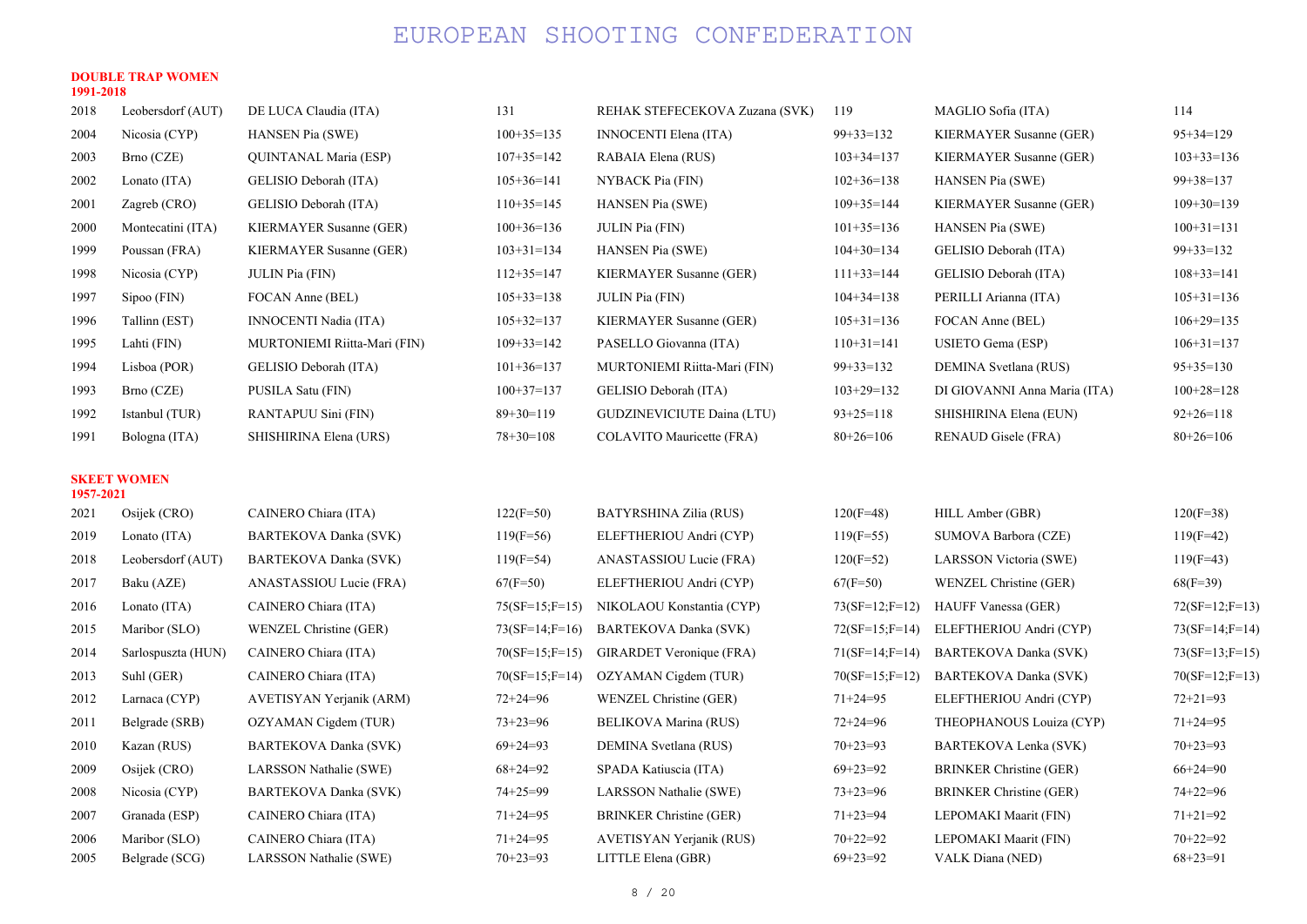| 2004 | Nicosia (CYP)     | DEMINA Svetlana (RUS)         | $71+25=96$     | GIRARDET-ALLARD Veronique (FRA)  | $70+24=94$     | AVETISYAN Yerjanik (RUS)      | $70+23=93$     |
|------|-------------------|-------------------------------|----------------|----------------------------------|----------------|-------------------------------|----------------|
| 2003 | Brno (CZE)        | MEFTAKHETDINOVA Zemfira (AZE) | $73 + 23 = 96$ | DEMINA Svetlana (RUS)            | $73 + 23 = 96$ | MIAOULI Sofia (CYP)           | $72 + 22 = 94$ |
| 2002 | Lonato (ITA)      | AVETISYAN Yerjanik (RUS)      | $67+25=92$     | PANARINA Olga (RUS)              | $68 + 24 = 92$ | VALK Diana (NED)              | $67+24=91$     |
| 2001 | Zagreb (CRO)      | PANARINA Olga (RUS)           | $71+23=94$     | AVETISYAN Yerjanik (RUS)         | $71+22=93$     | NARDINI Sabrina (ITA)         | $70+22=92$     |
| 2000 | Montecatini (ITA) | LEPOMAKI Maarit (FIN)         | $69 + 24 = 93$ | IGALY Diana (HUN)                | $68 + 22 = 90$ | AVETISYAN Yerjanik (RUS)      | $66+22=88$     |
| 1999 | Poussan (FRA)     | GOBBO Erica (ITA)             | $74 + 24 = 98$ | DEMINA Svetlana (RUS)            | $72 + 23 = 95$ | PANARINA Olga (RUS)           | $71 + 23 = 94$ |
| 1998 | Nicosia (CYP)     | LEPOMAKI Maarit (FIN)         | $70+23=93$     | STRANOVSKA Andrea (SVK)          | $70+23=93$     | MICHEL Gabriele (GER)         | $70+23=93$     |
| 1997 | Sipoo (FIN)       | MEFTAKHETDINOVA Zemfira (AZE) | 119            | VALK Diana (NED)                 | 117            | <b>BRAMLEY Susan (GBR)</b>    | 114            |
| 1996 | Tallinn (EST)     | PITKANEN Jaana (FIN)          | 116            | VALK Diana (NED)                 | 116            | <b>JANSSON Ylva (SWE)</b>     | 112            |
| 1995 | Lahti (FIN)       | LEPOMAKI Maarit (FIN)         | 119            | VASVARI Erzsebet (HUN)           | 117            | MEFTAKHETDINOVA Zemfira (AZE) | 116            |
| 1994 | Lisboa (POR)      | AVETISYAN Yerjanik (ARM)      | 112            | LEPOMAKI Maarit (FIN)            | 110            | IGALY Diana (HUN)             | 109            |
| 1993 | Brno (CZE)        | MEFTAKHETDINOVA Zemfira (AZE) | 118            | AVETISYAN Yerjanik (ARM)         | 117            | DEMINA Svetlana (RUS)         | 116            |
| 1992 | Istanbul (TUR)    | AVETISYAN Yerjanik (EUN)      | 193            | DEMINA Svetlana (EUN)            | 190            | PUSHINA Elena (EUN)           | 190            |
| 1991 | Bologna (ITA)     | IGALY Diana (HUN)             | 191            | CHYTROWSKA MIKA Dorota (POL)     | 186            | DEMINA Svetlana (URS)         | 185            |
| 1990 | Uddevalla (SWE)   | DEMINA Svetlana (URS)         | 195            | MEFTAKHETDINOVA Zemfira (URS)    | 187            | IGALY Diana (HUN)             | 185            |
| 1989 | Zagreb (YUG)      | WILCZYNSKA Alicja (POL)       | 189            | <b>JANSSON Ylva (SWE)</b>        | 182            | CHYTROWSKA MIKA Dorota (POL)  | 181            |
| 1988 | Istanbul (TUR)    | DEMINA Svetlana (URS)         | 196            | MEFTAKHETDINOVA Zemfira (URS)    | 192            | CHYTROWSKA MIKA Dorota (POL)  | 191            |
| 1987 | Lahti (FIN)       | DEMINA Svetlana (URS)         | 194            | PUSHINA Elena (URS)              | 189            | MEFTAKHETDINOVA Zemfira (URS) | 188            |
| 1986 | Montecatini (ITA) | DEMINA Svetlana (URS)         | 193            | MEFTAKHETDINOVA Zemfira (URS)    | 190            | WILCZYNSKA Alicja (POL)       | 186            |
| 1985 | Antibes (FRA)     | <b>MAGNUSSON Kate (SWE)</b>   | 192            | BEDNARCZUK Elzbieta (POL)        | 186            | HANSBERG Bianca Rosa (ITA)    | 185            |
| 1984 | Zaragoza (ESP)    | YAKIMOVA Svetlana (URS)       | 197            | TSURANOVA Larisa (URS)           | 193            | HANSBERG Bianca Rosa (ITA)    | 190            |
| 1983 | Bucharest (ROM)   | YAKIMOVA Svetlana (URS)       | 143            | KUZMENKO Natalia (URS)           | 138            | HANSBERG Bianca Rosa (ITA)    | 136            |
| 1982 | Montecatini (ITA) | <b>JANSSON Ylva (SWE)</b>     | 144            | YAKIMOVA Svetlana (URS)          | 144            | VAN KIMMENADE Pinky (BEL)     | 142            |
| 1981 | Moscow (URS)      | <b>GURVICH Larisa (URS)</b>   | 141            | HANSBERG Bianca Rosa (ITA)       | 139            | YAKIMOVA Svetlana (URS)       | 139            |
| 1980 | Zaragoza (ESP)    | HANSBERG Bianca Rosa (ITA)    | 143            | CHYTROWSKA Dorota (POL)          | 141            | <b>GURVICH Larisa (URS)</b>   | 140            |
| 1979 | Montecatini (ITA) | HANSBERG Bianca Rosa (ITA)    | 140            | <b>GURVICH Larisa (URS)</b>      | 139            | <b>JORDAN Ruth (FRG)</b>      | 139            |
| 1978 | Suhl (GDR)        | <b>GURVICH Larisa (URS)</b>   | 139            | CHYTROWSKA Dorota (POL)          | 137            | GOBOLOS Ibolya (HUN)          | 136            |
| 1977 | Dorset (GBR)      | <b>GURVICH Larisa (URS)</b>   | 144            | CHYTROWSKA Dorota (POL)          | 141            | HANSBERG Bianca Rosa (ITA)    | 140            |
| 1976 | Brno (TCH)        | KONEEVA Pelageja (URS)        | 144            | CHYTROWSKA Dorota (POL)          | 143            | <b>GURVICH Larisa (URS)</b>   | 142            |
| 1975 | Vienna (AUT)      | <b>GURVICH Larisa (URS)</b>   | 145            | <b>JORDAN Ruth (FRG)</b>         | 143            | <b>BRIXNER Saskia (FRG)</b>   | 141            |
| 1974 | Antibes (FRA)     | KORCHINSKAYA Larisa (URS)     | 143            | <b>FONTAINE Anne Marie (BEL)</b> | 141            | KONEEVA Pelageja (URS)        | 140            |
| 1973 | Torino (ITA)      | <b>JORDAN Ruth (FRG)</b>      | 140            | FANTAUZZI Laura (ITA)            | 139            | CHYTROWSKA Dorota (POL)       | 136            |
| 1972 | Madrid (ESP)      | MARKANCHIVICHUTE Verga (URS)  | 138            | LINDEN Kari (NOR)                | 131            | FONTAINE Anne Marie (BEL)     | 130            |
| 1971 | Suhl (GDR)        | KORCHINSKAYA Larisa (URS)     | 144            | <b>JORDAN Ruth (FRG)</b>         | 135            | DELBATS Marguerita (FRA)      | 134            |
| 1970 | Bucharest (ROM)   | KORCHINSKAYA Larisa (URS)     | 144            | LINDEN Kari (NOR)                | 131            | VALERY Michele (FRA)          | 129            |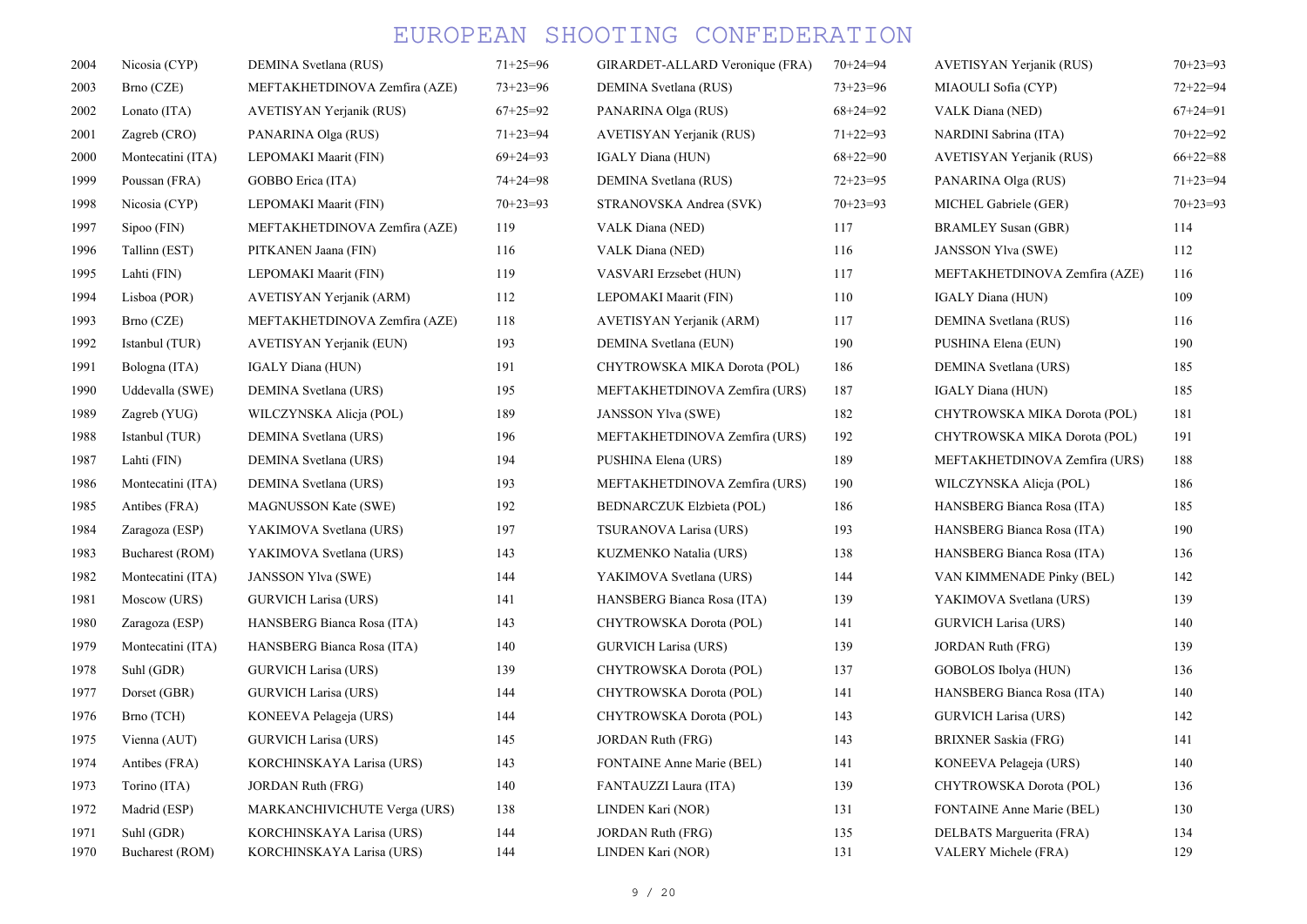| 1969 | Paris (FRA)   | <b>GURVICH Larisa (URS)</b> | 141           | FANTAUZZI Laura (ITA)         | 139      | SMIRNOVA Claudia (URS)        | 134 |
|------|---------------|-----------------------------|---------------|-------------------------------|----------|-------------------------------|-----|
| 1968 | Namur (BEL)   | GURVICH Larisa (URS)        | 136           | SMIRNOVA Claudia (URS)        | 132      | LENZINI Mirella (ITA)         | 131 |
| 1967 | Brno (TCH)    | <b>GURVICH Larisa (URS)</b> | 90            | FANTAUZZI Laura (ITA)         | 86       | SMIRNOVA Claudia (URS)        | 86  |
| 1966 | Lahti (FIN)   | SMIRNOVA Claudia (URS)      | 130           | STEPHAN Christiane (FRA)      | 113      | MAATTOLA Hilkka (FIN)         | 103 |
| 1965 | Lisboa (POR)  | SMIRNOVA Claudia (URS)      | 134           | STORY Nadine (BEL)            | 121      | WAUTERS Francine (BEL)        | 120 |
| 1964 | Bologna (ITA) | SMIRNOVA Claudia (URS)      | 117           | <b>WAUTERS Francine (BEL)</b> | 117      | <b>GEUENS Nina (BEL)</b>      | 110 |
| 1963 | Brno (TCH)    | <b>GEUENS Nina (BEL)</b>    | 112           | STEPHAN Christiane (FRA)      | 104      | CAMUS Andree (BEL)            | 101 |
| 1962 | Beirut (LIB)  | CAMUS Andree (BEL)          | 124           | BASSOUL Michele (LIB)         | 95       | BASSOUL Mme (LIB)             | 69  |
| 1961 | Berne (SUI)   | MATA Mercedes (VEN)         | 132           | DEROSIER Lucette (FRA)        | 120      | ROGGWILLER Francoise (FRA)    | 115 |
| 1960 | Paris (FRA)   | DEROSIER Lucette (FRA)      | 116           | <b>VORMUS Francoise (FRA)</b> | $\Omega$ | <b>GEUENS Nina (BEL)</b>      |     |
| 1959 | Torino (ITA)  | DEROSIER Lucette (FRA)      | 80            | LEXOW Agnete (NOR)            |          | SPOZIO (SUI)                  |     |
| 1958 | Geneva (SUI)  | <b>MANDEL Carola (USA)</b>  | 77            | <b>GEUENS Nina (BEL)</b>      |          | <b>VORMUS Francoise (FRA)</b> |     |
| 1957 | Paris (FRA)   | WALLIS Maeva (FRA)          | $\mathcal{P}$ |                               |          |                               |     |

ECH 1977 Dorset (GBR): 2 SILVER medals in "TRAP MEN" - HOPPE Burckhardt (GDR) and VALLDUVI CASALS Eladio (ESP)

ECH 1977 Dorset (GBR): No BRONZE medal in "TRAP MEN"

ECH 1977 Dorset (GBR): 2 SILVER medals in "SKEET MEN" - PANACEK Josef (TCH) and WESTERGARD Ari (FIN)

ECH 1977 Dorset (GBR): No BRONZE medal in "SKEET MEN"

ECH 1988 Istanbul (TUR): 2 SILVER medals in "TRAP WOMEN" - PUSILA Satu (FIN) and ROLANDI Elda (ITA)

ECH 1988 Istanbul (TUR): No BRONZE medal in "TRAP WOMEN"

ECH 1995 Lahti (FIN): 2 GOLD medals in "SKEET MEN" - ANDREOU Antonakis (CYP) and DOMPELING Hennie (NED)

ECH 1995 Lahti (FIN): No SILVER medal in "SKEET MEN"

GURVICH Larisa (URS) - married name: KORCHINSKAYA (also: TSURANOVA)

KLEKOVA Julia (URS) - maiden name: SIDOROVA

RABAIA Elena (RUS/URS) - maiden name: SHISHIRINA

REHAK STEFECEKOVA Zuzana (SVK) - maiden name: STEFECEKOVA

WENZEL Christine (GER) - maiden name: BRINKER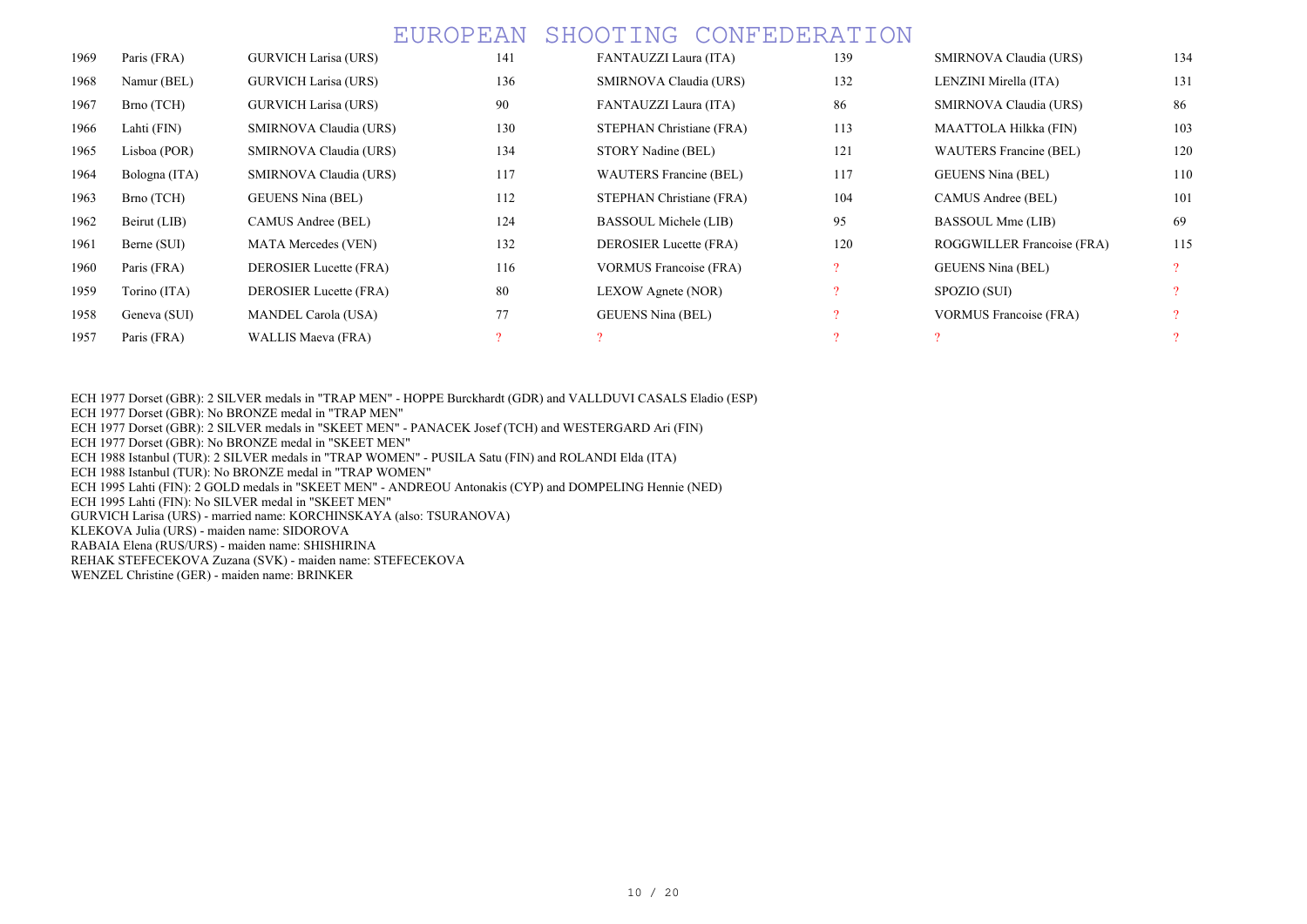### 3-Top Multi-Medalists European Championships by EVENT

### TRAP MEN 1955-2021

| Rank | <b>Name</b>            | NOC        | Year      | Gold | <b>Silver</b> | <b>Bronze</b> | <b>Total</b> |
|------|------------------------|------------|-----------|------|---------------|---------------|--------------|
|      | PELLIELO Giovanni      | <b>ITA</b> | 1997-2015 |      | 4             |               |              |
|      | KOSTELECKY David       | <b>CZE</b> | 1998-2017 |      | 3             |               | <sub>(</sub> |
|      | <b>VENTURINI Marco</b> | ITA        | 1988-2003 |      |               |               |              |

### DOUBLE TRAP MEN 1991-2021

| Rank | <b>Name</b>         | NOC        | Year      | <b>Gold</b> | <b>Silver</b> | <b>Bronze</b> | Total |
|------|---------------------|------------|-----------|-------------|---------------|---------------|-------|
|      | DI SPIGNO Daniele   | <b>ITA</b> | 1995-2016 |             |               |               | 13    |
|      | <b>MOSIN Vasily</b> | <b>RUS</b> | 2000-2017 |             |               |               | Q     |
|      | DAHLBY Hakan        | <b>SWE</b> | 2003-2015 |             | 4             |               | 8     |

### SKEET MEN 1955-2021

| Rank | <b>Name</b>    | NOC            | Year      | Gold | <b>Silver</b> | <b>Bronze</b> | Total |
|------|----------------|----------------|-----------|------|---------------|---------------|-------|
|      | FALCO Ennio    | <b>ITA</b>     | 1997-2009 | 5.   |               |               |       |
|      | ROSSETTI Bruno | <b>ITA/FRA</b> | 1979-1990 | 4    |               |               |       |
|      | DURNEV Nikolai | URS            | 1955-1966 | 4    |               |               |       |

#### TRAP WOMEN 1957-2021

|   | <b>Rank Name</b>    | NOC.       | Year      | Gold | <b>Silver</b> | <b>Bronze</b> | Total |
|---|---------------------|------------|-----------|------|---------------|---------------|-------|
|   | RABAIA Elena        | EUN/URS    | 1981-1992 |      |               |               | 9     |
|   | VON SODEN Elisabeth | FRG.       | 1967-1975 |      |               |               |       |
| 3 | TZAVARA Olga        | <b>GRE</b> | 1958-1962 |      |               |               |       |

### DOUBLE TRAP WOMEN 1991-2018

| Rank | <b>Name</b>       | NOC        | Year      | Gold | <b>Silver</b> | <b>Bronze</b> | <b>Total</b> |
|------|-------------------|------------|-----------|------|---------------|---------------|--------------|
|      | GELISIO Deborah   | ITA        | 1993-2002 |      |               |               | <sub>(</sub> |
|      | KIERMAYER Susanne | <b>GER</b> | 1996-2004 |      | $\mathcal{D}$ |               |              |
|      | <b>III IN Pia</b> | <b>FIN</b> | 1997-2002 |      |               |               |              |

### SKEET WOMEN 1957-2021

| Rank | <b>Name</b>             | NOC.                  | Year      | Gold | <b>Silver</b> | <b>Bronze</b> | Total |
|------|-------------------------|-----------------------|-----------|------|---------------|---------------|-------|
|      | <b>TSURANOVA Larisa</b> | URS                   | 1967-1984 | 10   |               |               | 14    |
|      | DEMINA Svetlana         | RUS/EUN/URS 1981-2010 |           |      | 5             |               | 15    |
|      | CAINERO Chiara          | <b>ITA</b>            | 2006-2021 |      |               |               |       |

Note:

DEMINA Svetlana (RUS/EUN/URS) - maiden name: YAKIMOVA GURVICH Larisa (URS) - married name: KORCHINSKAYA (also: TSURANOVA) RABAIA Elena (EUR/URS) - maiden name: SHISHIRINA

JULIN Pia (FIN) - married name: NYBACK

EUN - Unified Team of Former Soviet Union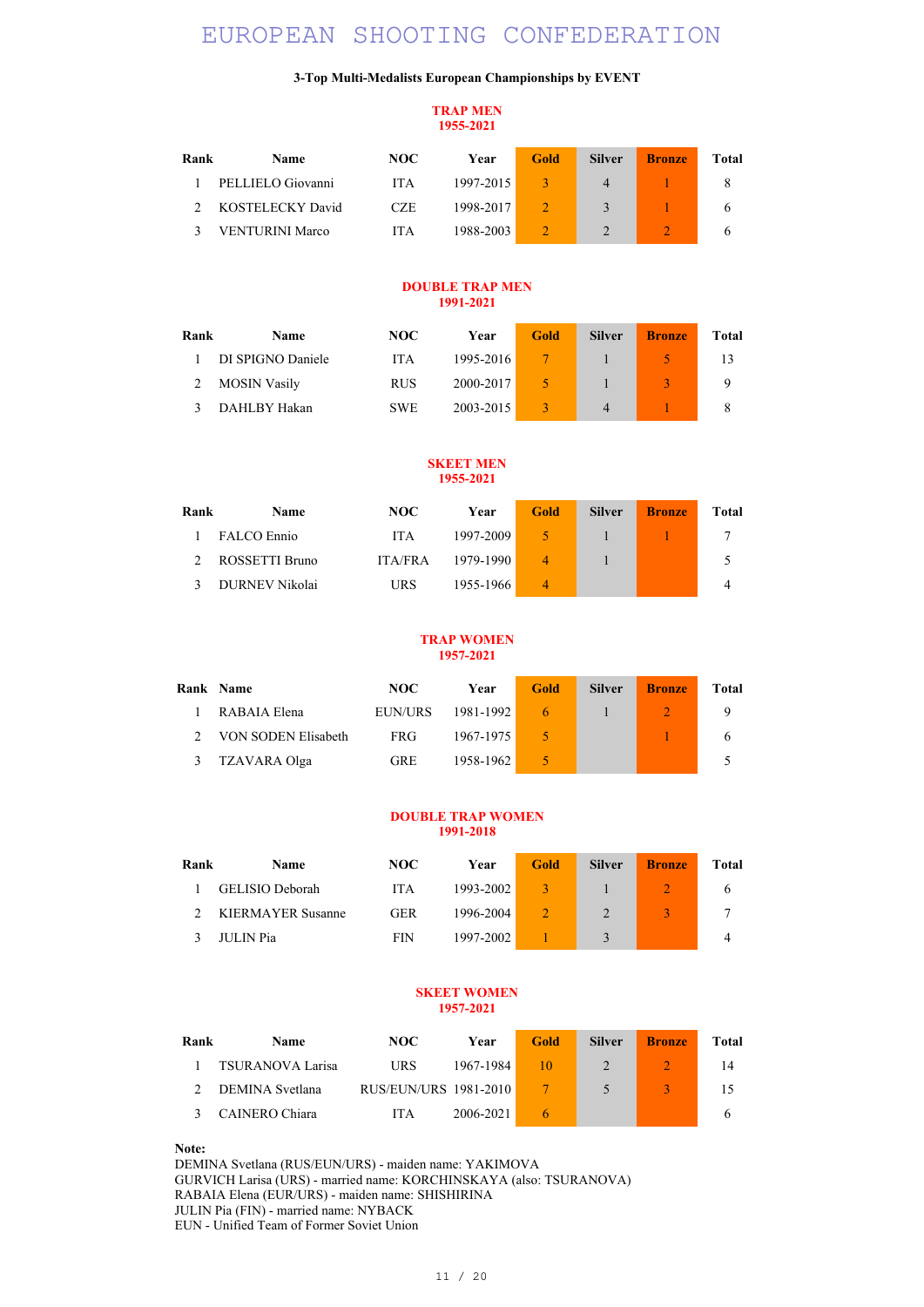

## 20-Top NATIONS for Medal Standing European Championships 1955-2021

| Rank           | <b>Nation</b>                     | Year      | Gold           | <b>Silver</b>    | <b>Bronze</b>  | <b>Total</b> |
|----------------|-----------------------------------|-----------|----------------|------------------|----------------|--------------|
| $\mathbf{1}$   | ITA - Italy                       | 1956-2021 | 168            | 124              | 93             | 385          |
| $\overline{2}$ | <b>URS</b> - Soviet Union         | 1955-1991 | 100            | 49               | 52             | 201          |
| $\overline{3}$ | <b>RUS</b> - Russian Federation   | 1993-2021 | 43             | 38               | 39             | 120          |
| $\overline{4}$ | FRA - France                      | 1956-2021 | 42             | 62               | 61             | 165          |
| 5              | ESP - Spain                       | 1956-2021 | 21             | 17               | 29             | 67           |
| 6              | GER - Germany                     | 1991-2021 | 19             | 27               | 42             | 88           |
| $\tau$         | FIN - Finland                     | 1966-2021 | 17             | 37               | 27             | 81           |
| 8              | <b>GBR</b> - Great Britain        | 1959-2021 | 17             | 23               | 29             | 69           |
| 9              | CZE - Czech Republic              | 1994-2021 | 16             | 17               | 17             | 50           |
| 10             | SVK - Slovakia                    | 1998-2021 | 16             | 12               | 13             | 41           |
| 11             | SWE - Sweden                      | 1955-2021 | 15             | 14               | 31             | 60           |
| 12             | FRG - Federal Republic of Germany | 1956-1988 | 13             | 14               | 21             | 48           |
| 13             | NOR - Norway                      | 1959-2018 | 10             | 10               | $\mathbf{1}$   | 21           |
| 14             | CYP - Cyprus                      | 1995-2021 | 8              | 10               | 13             | 31           |
| 15             | POL - Poland                      | 1955-2014 | $\overline{7}$ | 22               | 16             | 45           |
| 16             | <b>BEL</b> - Belgium              | 1957-2000 | $\overline{7}$ | 13               | 16             | 36           |
| 17             | HUN - Hungary                     | 1955-2016 | 6              | 11               | 10             | 27           |
| 18             | TCH - Czechoslovakia              | 1973-1992 | 6              | 9                | 5              | 20           |
| 19             | CRO - Croatia                     | 2007-2021 | 6              | $\boldsymbol{7}$ | 5              | 18           |
| 20             | GRE - Greece                      | 1956-2019 | 6              | 5                | $\overline{2}$ | 13           |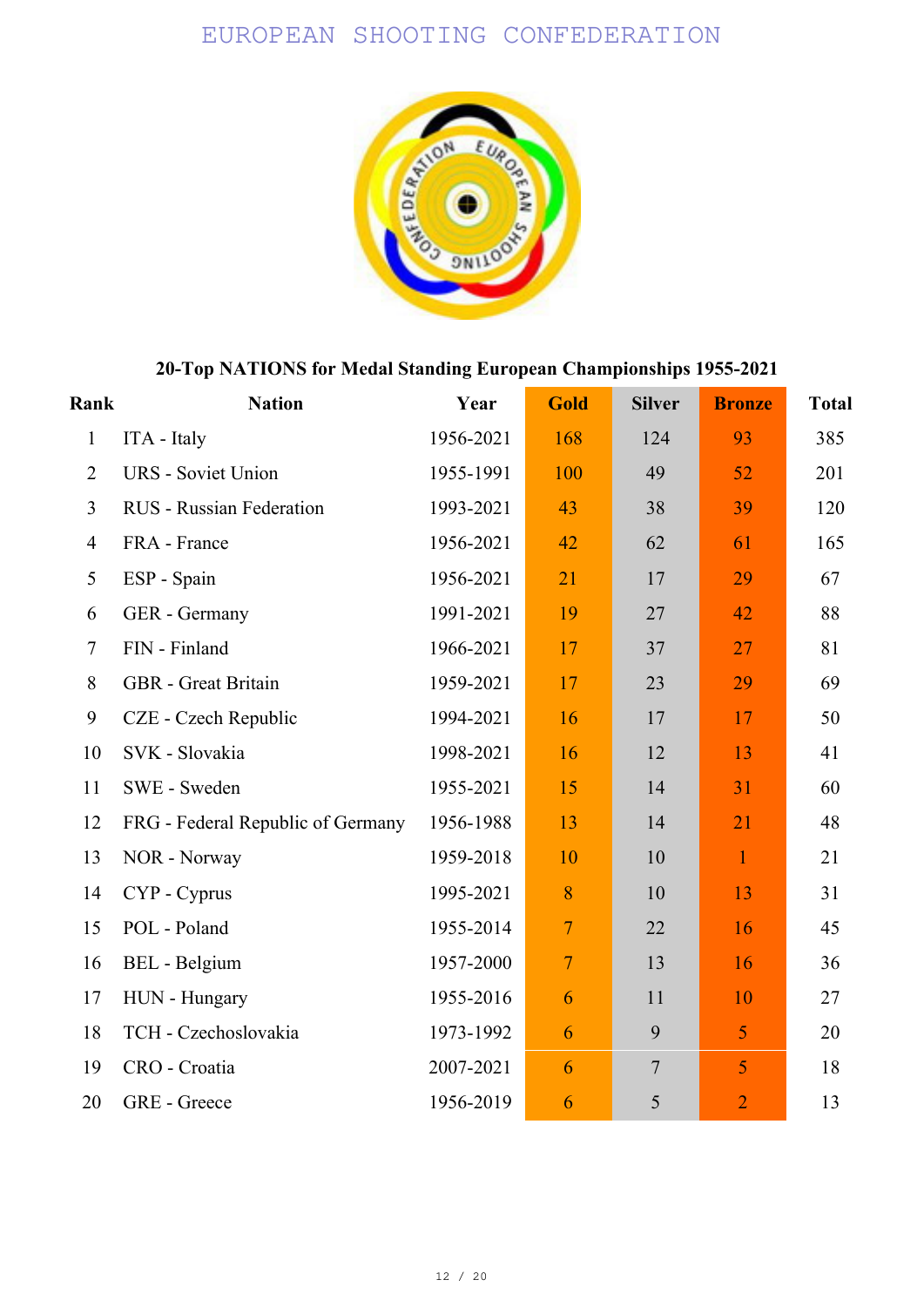### Current Events JUNIOR SHOTGUN European Championships 1963-2021

### TRAP MEN JUNIOR 1963-2021

| 2021 | Osijek (CRO)         | <b>BAGROV Kirill (RUS)</b>                                                                | $116(F=41)$      | FRANQUILLO Lorenzo (ITA)                             | $115(F=41)$      | GARCIA Andres (ESP)                     | $118(F=30)$       |
|------|----------------------|-------------------------------------------------------------------------------------------|------------------|------------------------------------------------------|------------------|-----------------------------------------|-------------------|
| 2019 | Lonato (ITA)         | <b>ILBILGI Murat (TUR)</b>                                                                | $118(F=47)$      | FERRARI Lorenzo (ITA)                                | $116(F=43)$      | PICAUD Jason (FRA)                      | $116(F=34)$       |
| 2018 | Leobersdorf (AUT)    | <b>ILBILGI Murat (TUR)</b>                                                                | $121(F=38)$      | <b>BOURGUE Clement (FRA)</b>                         | $123(F=37)$      | <b>BECCARI Fabio (CZE)</b>              | $120(F=27)$       |
| 2017 | Baku (AZE)           | KOPRA Vili (FIN)                                                                          | $117(F=41)$      | PETRONI Teo (ITA)                                    | $115(F=35)$      | <b>BUCCOLIERI</b> Emanuele (ITA)        | $118(F=28)$       |
| 2016 | Lonato (ITA)         | D'AMBROSIO Simone (ITA)                                                                   |                  | 117(SF=14;F=14) MARONGIU Matteo (ITA)                | $116(SF=13;F=8)$ | LING Theo Andrew (GBR)                  | $120(SF=11;F=13)$ |
| 2015 | Maribor (SLO)        | PRAJ Filip (SVK)                                                                          |                  | 119(SF=11;F=15) DA SILVA TEIXEIRA Filipe Andre (POR) |                  | $121(SF=12; F=13)$ O'SULLIVAN Ian (IRL) | $122(SF=9;F=14)$  |
| 2014 |                      | Sarlospuszta (HUN) DA SILVA TEIXEIRA Filipe Andre (POR) 116(SF=14;F=14) MIOTTO Luca (ITA) |                  |                                                      | $119(SF=12;F=8)$ | <b>VANEK Pavel (CZE)</b>                | $115(SF=11;F=14)$ |
| 2013 | Suhl (GER)           | MANCARELLA Carlo (ITA)                                                                    |                  | 118(SF=13;F=14) PRAJ Filip (SVK)                     |                  | 120(SF=12;F=12) SMILJANIC Nemanja (SRB) | $120(SF=11;F=12)$ |
| 2012 | Larnaca (CYP)        | MANCARELLA Carlo (ITA)                                                                    | $119+22=141$     | <b>FUENTES Mario (ESP)</b>                           | $119+21=140$     | GRAZINI Valerio (ITA)                   | $117+22=139$      |
| 2011 | Belgrade (SRB)       | MANCARELLA Carlo (ITA)                                                                    | $121+23=144$     | FIORAVANTI Giulio (ITA)                              | $121+22=143$     | GRAZINI Valerio (ITA)                   | $122+21=143$      |
| 2010 | Kazan (RUS)          | FERNANDEZ Antonio (ESP)                                                                   | $120+20=140$     | WARD Thomas Charles (GBR)                            | $117+22=139$     | ZOTOV Denis (RUS)                       | $116+20=136$      |
| 2009 | Osijek (CRO)         | MACHADO Paco (ESP)                                                                        | $116+21=137$     | GULYAEV Alexey (RUS)                                 | $116+19=135$     | FANALI Federico (ITA)                   | $115+19=134$      |
| 2008 | Nicosia (CYP)        | <b>CARNEIRO Alex (LUX)</b>                                                                | $120+22=142$     | MOTTET Maxime (BEL)                                  | $120+21=141$     | FANALI Federico (ITA)                   | $120+21=141$      |
| 2007 | Granada (ESP)        | RUBIO Carlos (ESP)                                                                        | $119+20=139$     | <b>SZOLLAR Andras (HUN)</b>                          | $117+20=137$     | DIOGO ROSARIO Paulo Jorge (POR)         | $118+17=135$      |
| 2006 | Maribor (SLO)        | <b>HEADING Aaron (GBR)</b>                                                                | $119+21=140$     | RESCA Daniele (ITA)                                  | $115+22=137$     | NIKANDROV Yuriy (UKR)                   | $114+22=136$      |
| 2005 | Belgrade (SCG)       | MEUNIER Julien (FRA)                                                                      | $121+19=140$     | <b>GRANADOS Alfonso (ESP)</b>                        | $117+21=138$     | DOBROSOTSKIKH Roman (RUS)               | $114+21=135$      |
| 2004 | Nicosia (CYP)        | KOVACOCY Marian (SVK)                                                                     | $118+25=143$     | GANDOSSI Julien (FRA)                                | $120+22=142$     | SZOLLAR Andras (HUN)                    | $119+19=138$      |
| 2003 | Brno (CZE)           | FRASCA Erminio (ITA)                                                                      | $115+23=138$     | LE DEZ Gabin (FRA)                                   | $114+24=138$     | MARIANI Stefano (ITA)                   | $115+22=137$      |
| 2002 | Lonato (ITA)         | <b>MUHONEN Mikko (FIN)</b>                                                                | $117+24=141$     | BOTTO Luca (ITA)                                     | $115+22=137$     | LIPTAK Jiri (CZE)                       | $115+22=137$      |
| 2001 | Zagreb (CRO)         | TUZUN Oguzhan (TUR)                                                                       | $117 + 24 = 141$ | BOTTO Luca (ITA)                                     | $116+24=140$     | FRASCA Erminio (ITA)                    | $116+23=139$      |
| 2000 | Montecatini (ITA)    | LING Edward (GBR)                                                                         | $113+24=137$     | <b>SELIPAS Adamos (CYP)</b>                          | $112+22=134$     | TUZUN Oguzhan (TUR)                     | $110+24=134$      |
| 1999 | Poussan (FRA)        | SAVARY Pierre (FRA)                                                                       | $115+21=136$     | ANDREETTI Giuseppe (ITA)                             | $115+21=136$     | HOFBAUER Phillipp (AUT)                 | $111+24=135$      |
| 1998 | Nicosia (CYP)        | RUETTGEROTH Stefan (GER)                                                                  | $123 + 24 = 147$ | FORMOSO Raul (ESP)                                   | $120+22=142$     | FERNANDES Rodrigo (POR)                 | $118+23=141$      |
| 1997 | Sipoo (FIN)          | FABBRIZI Massimo (ITA)                                                                    | $118 + 24 = 142$ | DIAS Pedro (POR)                                     | $120+21=141$     | <b>GARCIA Rafael (ESP)</b>              | $118+23=141$      |
| 1996 | Tallinn (EST)        | FABBRIZI Massimo (ITA)                                                                    | $123 + 24 = 147$ | VARGA Erik (SVK)                                     | $121+24=145$     | HERNANDEZ Alberto (ESP)                 | $121+23=144$      |
| 1995 | Lahti (FIN)          | VARGA Erik (SVK)                                                                          | $118+25=143$     | ALIPOV Alexey (RUS)                                  | $120+22=142$     | FABBRIZI Massimo (ITA)                  | $120+22=142$      |
| 1994 | Lisboa (POR)         | LAMERA Adriano (ITA)                                                                      | $114+24=138$     | ANDELIN Tommi (FIN)                                  | $113+25=138$     | QUEIROS Ricardo (POR)                   | $117+21=138$      |
| 1993 | Brno (CZE)           | QUEIROS Ricardo (POR)                                                                     | 120              | <b>BINDRICH Karsten (GER)</b>                        | 119              | KOSTELECKY David (CZE)                  | 118               |
| 1992 | Istanbul (TUR)       | LAMERA Adriano (ITA)                                                                      | 196              | <b>BINDRICH Karsten (GER)</b>                        | 194              | DAVIES Peter (GBR)                      | 191               |
| 1991 | Bologna (ITA)        | LION Remy (FRA)                                                                           | 188              | <b>MONTEIRO Luis (POR)</b>                           | 188              | VIGANO Rodolfo (ITA)                    | 188               |
|      | 1990 Uddevalla (SWE) | PELLIELO Giovanni (ITA)                                                                   | 190              | MIKHAILOV Vadim (URS)                                | 189              | <b>FERNANDEZ</b> Jose (ESP)             | 189               |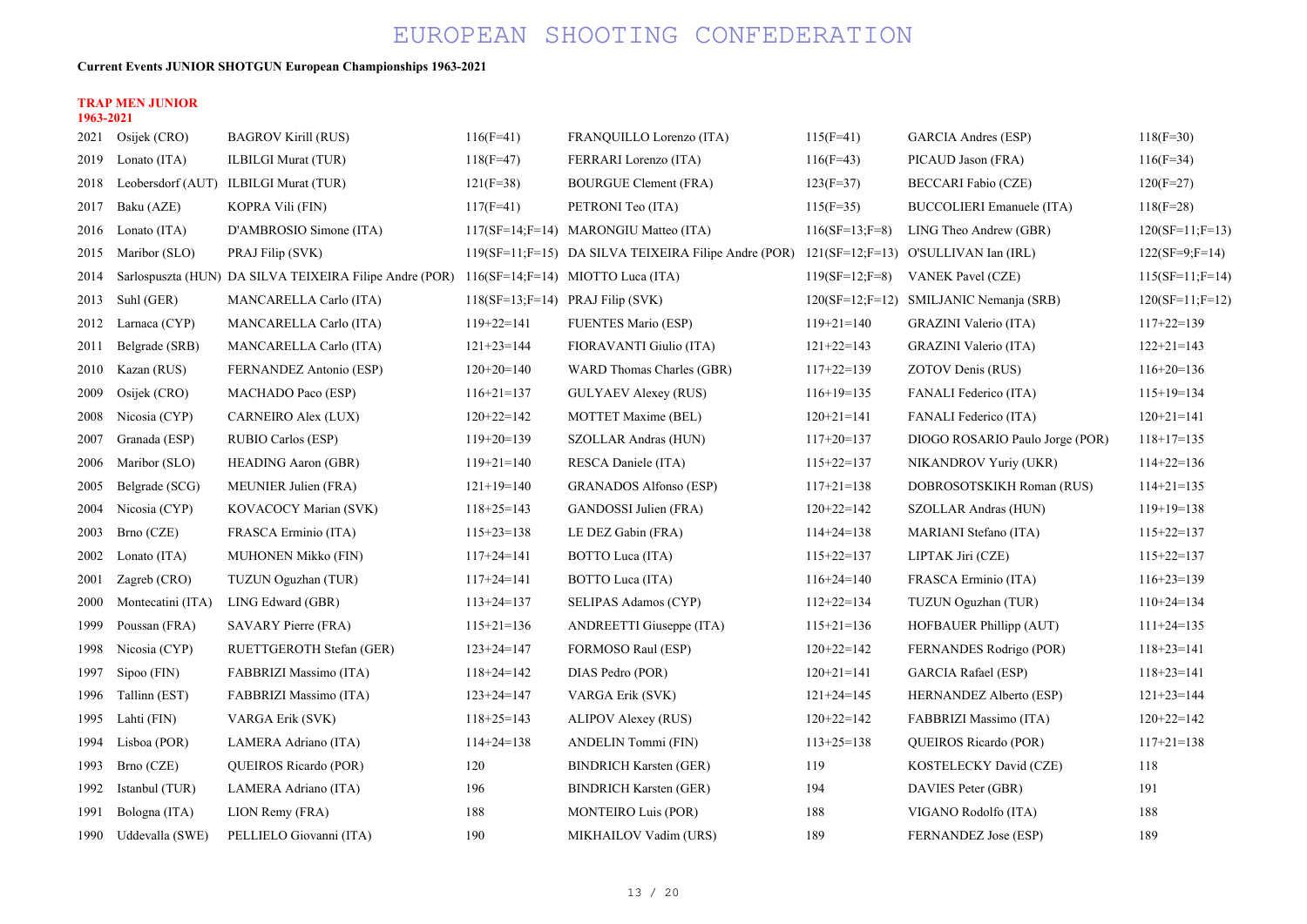| 1989 | Zagreb (YUG)      | PEREIRA Luis (POR)               | 195 | VIGANO Rodolfo (ITA)           | 193 | RODON NAVARRO Joan (ESP)          | 192 |
|------|-------------------|----------------------------------|-----|--------------------------------|-----|-----------------------------------|-----|
| 1988 | Istanbul (TUR)    | LYUBOMIROV Sergey (URS)          | 195 | VIGANO Rodolfo (ITA)           | 192 | <b>ESTEVE Vicente (ESP)</b>       | 192 |
| 1987 | Lahti (FIN)       | LYUBOMIROV Sergey (URS)          | 193 | DONOGHNE James (GBR)           | 191 | <b>HRNCIR Pavel (TCH)</b>         | 189 |
| 1986 | Montecatini (ITA) | ANDREOZZI Andrea (ITA)           | 192 | LUOMA Ari (FIN)                | 190 | VICARD Christophe (FRA)           | 189 |
| 1985 | Antibes (FRA)     | <b>BEDNARIK Miroslav (TCH)</b>   | 195 | LUOMA Ari (FIN)                | 192 | KUDIMOV Andrei (URS)              | 190 |
| 1984 | Zaragoza (ESP)    | <b>BEDNARIK Miroslav (TCH)</b>   | 192 | KUKSA Oleg (URS)               | 192 | DUNBAR Alexander (GBR)            | 192 |
| 1983 | Bucharest (ROM)   | ZAORAL Radomir (TCH)             | 148 | <b>DUNBAR Alexander (GBR)</b>  | 144 | KUKSA Oleg (URS)                  | 142 |
| 1982 | Montecatini (ITA) | <b>BAGNOLI</b> Giuliano (ITA)    | 147 | CROISET Bruno (FRA)            | 141 | NARDI Giovanni (ITA)              | 140 |
| 1981 | Moscow (URS)      | CONTI Marco (ITA)                | 145 | <b>BEDNARIK Miroslav (TCH)</b> | 144 | NARDI Giovanni (ITA)              | 142 |
| 1980 | Zaragoza (ESP)    | <b>VENTURINI Marco (ITA)</b>     | 143 | GUELPA Christophe (FRA)        | 143 | GILL Kevin (GBR)                  | 142 |
| 1979 | Montecatini (ITA) | TORNE Juan (ESP)                 | 144 | <b>ESCHER Volker (GDR)</b>     | 144 | LAVRINENKO Oleksandr (URS)        | 143 |
| 1978 | Suhl (GDR)        | GROS Jean-Paul (FRA)             | 141 | <b>ESCHER Volker (GDR)</b>     | 141 | SANSEGUNDO Antonio (ESP)          | 141 |
| 1977 | Dorset (GBR)      | CIONI Daniele (ITA)              | 144 | <b>BLADAS</b> Jose (ESP)       | 144 | BODO Zoltan (HUN)                 | 141 |
| 1976 | Brno (TCH)        | VELASCO Mariano (ESP)            | 139 | CIONI Daniele (ITA)            | 138 | ZARGES Dieter (GDR)               | 138 |
| 1975 | Vienna (AUT)      | <b>MARTINETTI Francois (FRA)</b> | 140 | RAZUMOV Alexander (URS)        | 138 | KOENYV Karoly (HUN)               | 135 |
| 1974 | Antibes (FRA)     | TINOCO Luis (POR)                | 138 | MATTEONI Sergio (ITA)          | 136 | <b>BLEIN Christophe (FRA)</b>     | 135 |
| 1973 | Torino (ITA)      | MATTEONI Sergio (ITA)            | 143 | TINOCO Luis (POR)              | 142 | GIANI Angelo Alberto (ITA)        | 142 |
| 1972 | Madrid (ESP)      | ZOBEL Guenter (GDR)              | 132 | OWEN (GBR)                     | 128 | ARRUFAT Jorge (ESP)               | 126 |
| 1971 | Suhl (GDR)        | DALLMANN Eckhardt (GDR)          | 140 | HUMMEL Wilfreid (GDR)          | 139 | OETTINGEN Albrecht Prinz zu (FRG) | 138 |
| 1970 | Bucharest (ROM)   | <b>BUEHSE Werner (FRG)</b>       | 142 | <b>BOCATIUS Rainer (GDR)</b>   | 141 | DEL VENTISETTI Renzo (ITA)        | 140 |
| 1969 | Paris (FRA)       | GEISLER Manfred (GDR)            | 144 | <b>BUEHSE Werner (FRG)</b>     | 141 | VALLDUVI CASALS Eladio (ESP)      | 141 |
| 1968 | Namur (BEL)       | ALIPOV Alexander (URS)           | 144 | NAUMANN Juergen (GDR)          | 138 | POLVECHE M. (FRA)                 | 137 |
| 1967 | Brno (TCH)        | ALIPOV Alexander (URS)           | 192 | <b>VENENY Denis (FRA)</b>      | 190 | GEISLER Manfred (GDR)             | 190 |
| 1966 | Lahti (FIN)       | ALIPOV Alexander (URS)           | 191 | VENENY Dominique (FRA)         | 184 | <b>VENENY Denis (FRA)</b>         | 183 |
| 1965 | Lisboa (POR)      | <b>VENENY Denis (FRA)</b>        | 184 | <b>TOLMACHEV Vitaliy (URS)</b> | 180 | <b>VENENY Dominique (FRA)</b>     | 170 |
| 1964 | Bologna (ITA)     | HAMEL Hubert (FRA)               | 178 | KLEKOV Alexey (URS)            | 162 | <b>BANTIKOV Slava (URS)</b>       | 159 |
| 1963 | Brno (TCH)        | KLEKOV Alexey (URS)              | 167 | VALENTINI K. (ITA)             | 158 | <b>MAEKINEN Tapio (FIN)</b>       | 145 |
|      |                   |                                  |     |                                |     |                                   |     |

### DOUBLE TRAP MEN JUNIOR

|  | 2016 Lonato $(ITA)$  | XUEREB Nathan Lee (MLT)                         |            | 134(SF=29;F=28) DUPRE DE FORESTA Jacopo (ITA) |            | 141(SF=27;F=24) KHUSAENOV Kamil (RUS)  | $133(SF=27; F=27)$ |
|--|----------------------|-------------------------------------------------|------------|-----------------------------------------------|------------|----------------------------------------|--------------------|
|  | 2015 Maribor (SLO)   | YUKHIMENKO Viacheslav (RUS)                     |            | $135(SF=26; F=28)$ TRONCA Ignazio Maria (ITA) |            | $132(SF=27; F=27)$ FOKEEV Kirill (RUS) | $135(SF=26;F=29)$  |
|  |                      | 2014 Sarlospuszta (HUN) XUEREB Nathan Lee (MLT) |            | $136(SF=26; F=26)$ DEDMAN James (GBR)         |            | $132(SF=26; F=22)$ FOKEEV Kirill (RUS) | $139(SF=26; F=26)$ |
|  | 2013 Suhl (GER)      | XUEREB Nathan Lee (MLT)                         |            | $141(SF=29; F=27)$ FOKEEV Kirill (RUS)        |            | 134(SF=29;F=27) ZAGUMENNOV Roman (RUS) | $135(SF=26;F=30)$  |
|  | 2012 Larnaca $(CYP)$ | NEKRASOV Artem (RUS)                            | 142+43=185 | XUEREB Nathan Lee (MLT)                       | 142+40=182 | <b>FOKEEV Kirill (RUS)</b>             | $137+45=182$       |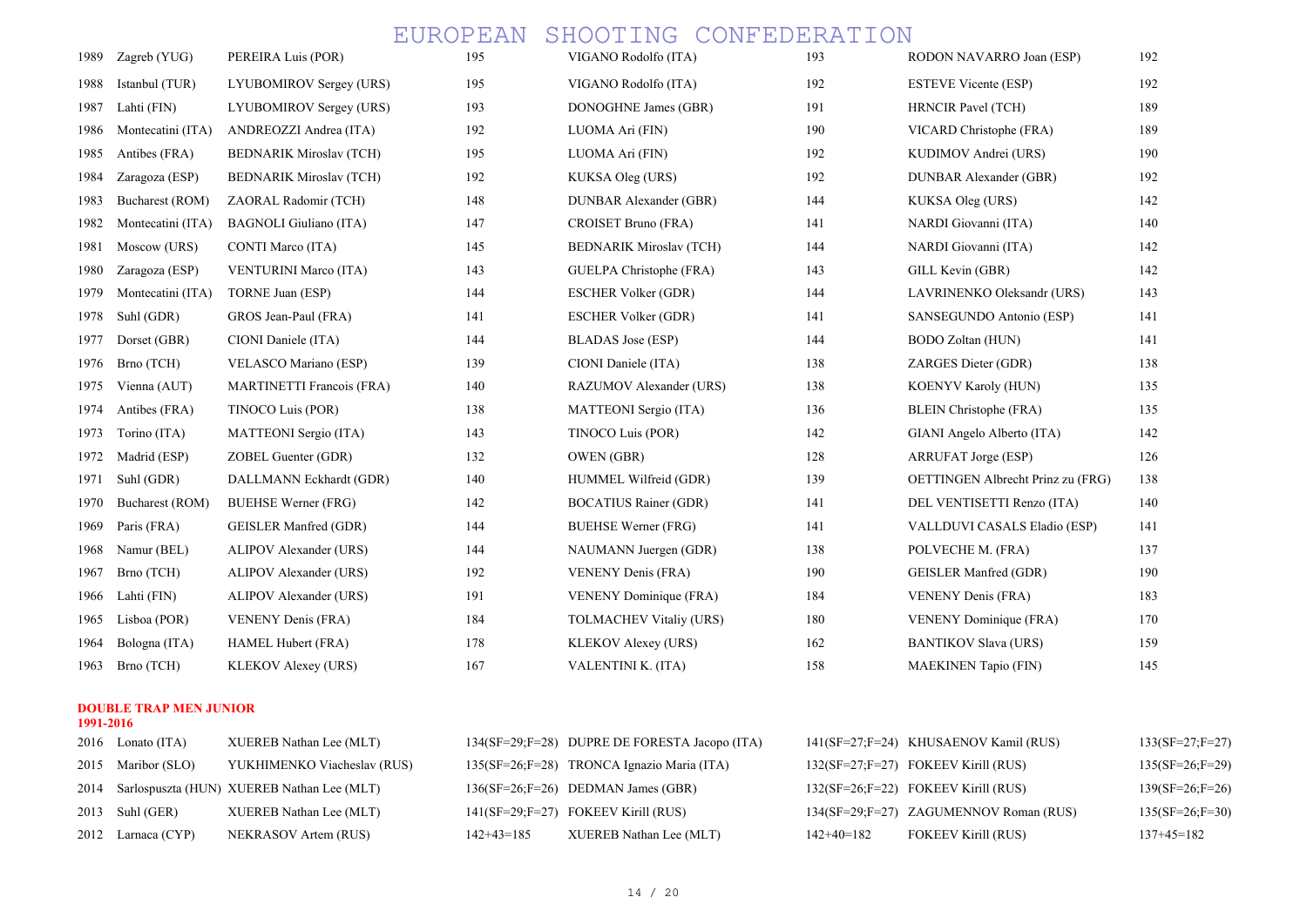| 2011      | Belgrade (SRB)          | PRAJ Filip (SVK)                  | $144+48=192$ | <b>LAZAREV Maksim (RUS)</b>   | $145+45=190$    | NEKRASOV Artem (RUS)                  | $143+47=190$ |
|-----------|-------------------------|-----------------------------------|--------------|-------------------------------|-----------------|---------------------------------------|--------------|
| 2009      | Osijek (CRO)            | NEKRASOV Artem (RUS)              | $142+49=191$ | CHIANESE Alessandro (ITA)     | $139+46=185$    | MIROSHNICHENKO Vladimir (RUS)         | $134+48=182$ |
| 2008      | Nicosia (CYP)           | NEKRASOV Artem (RUS)              | $141+45=186$ | MIROSHNICHENKO Vladimir (RUS) | $135+46=181$    | BIZZONI Nico (ITA)                    | $137+43=180$ |
| 2007      | Granada (ESP)           | MIROSHNICHENKO Vladimir (RUS)     | $140+37=177$ | NEKRASOV Artem (RUS)          | $137+37=174$    | <b>GARNER Luke Oliver James (GBR)</b> | $131+42=173$ |
| 2006      | Maribor (SLO)           | WILSON Peter Robert Russell (GBR) | $133+39=172$ | LEYBO Mikhail (RUS)           | $130+41=171$    | <b>GOLDBRUNNER Michael (GER)</b>      | $123+45=168$ |
| 2005      | Belgrade (SCG)          | <b>GOLDBRUNNER Michael (GER)</b>  | $142+44=186$ | CHETCUTI William (MLT)        | $138+47=185$    | HEBERT Germain (FRA)                  | $134+45=179$ |
| 2004      | Nicosia (CYP)           | CHETCUTI William (MLT)            | $146+46=192$ | CAMERINI Simone (ITA)         | $139+44=183$    | SCOTT Steven (GBR)                    | $137+44=181$ |
| 2003      | Brno (CZE)              | SCOTT Steven (GBR)                | $135+44=179$ | KOVACOCY Marian (SVK)         | $128+48=176$    | <b>WALTON Stevan (GBR)</b>            | $134+41=175$ |
| 2002      | Lonato (ITA)            | OLEJNIK Hubert Andrzej (POL)      | $136+46=182$ | CHETCUTI William (MLT)        | $138+42=180$    | CIAVAGLIA Giuseppe (ITA)              | $135+44=179$ |
| 2001      | Zagreb $(CRO)$          | OLEJNIK Hubert Andrzej (POL)      | $138+44=182$ | KANSALA Kim (FIN)             | $134+47=181$    | PENNA Francesco (ITA)                 | $131+43=174$ |
| 2000      | Montecatini (ITA)       | <b>BENELLI Mirko (ITA)</b>        | $132+40=172$ | NARDUCCI Stefano (ITA)        | $131+40=171$    | GLASNOVIC Josip (CRO)                 | $123+40=163$ |
| 1999      | Poussan (FRA)           | NARDUCCI Stefano (ITA)            | $134+42=176$ | <b>GEREBICS Roland (HUN)</b>  | $131+44=175$    | PENNA Francesco (ITA)                 | $133+40=173$ |
| 1998      | Nicosia (CYP)           | NARDUCCI Stefano (ITA)            | $145+47=192$ | <b>GEREBICS Roland (HUN)</b>  | $137+48=185$    | <b>INNOCENTI Marco (ITA)</b>          | $136+46=182$ |
| 1997      | $Sipoo$ (FIN)           | <b>INNOCENTI Marco (ITA)</b>      | $137+44=181$ | <b>MAKITALO Mikko (FIN)</b>   | $129+41=170$    | <b>GEREBICS Roland (HUN)</b>          | $132+37=169$ |
| 1996      | Tallinn (EST)           | <b>INNOCENTI Marco (ITA)</b>      | $134+43=177$ | CIMATTI Luca (ITA)            | $135+41=176$    | NARDUCCI Stefano (ITA)                | $134+40=174$ |
| 1995      | Lahti (FIN)             | <b>OLKKONEN Joonas (FIN)</b>      | $132+48=180$ | <b>MOROZOV Boris (RUS)</b>    | $133+43=176$    | BERNASCONI Emanuele (ITA)             | $134+40=174$ |
| 1994      | Lisboa (POR)            | DI SPIGNO Daniele (ITA)           | $138+47=185$ | <b>OLKKONEN Joonas (FIN)</b>  | $132+42=174$    | REIJONEN Aki (FIN)                    | $129+43=172$ |
| 1993      | Brno (CZE)              | <b>SERENA Matteo (ITA)</b>        | 139          | <b>BINDRICH Karsten (GER)</b> | 132             | QUEIROS Ricardo (POR)                 | 129          |
| 1992      | Istanbul (TUR)          | GARWOOD Robert (GBR)              | 128          | <b>BINDRICH Karsten (GER)</b> | 123             | <b>KRONOME Janos (HUN)</b>            | 118          |
| 1991      | Bologna (ITA)           | LAMERA Adriano (ITA)              | $102+28=130$ | MELL Jason (GBR)              | $92 + 28 = 120$ | GARWOOD Robert (GBR)                  | $92+26=118$  |
| 1963-2021 | <b>SKEET MEN JUNIOR</b> |                                   |              |                               |                 |                                       |              |

| 2021 | Osijek (CRO)      | GHILLI Cristian (ITA)                      |
|------|-------------------|--------------------------------------------|
| 2019 | Lonato (ITA)      | <b>IVANOV Aleksandr (RUS)</b>              |
| 2018 | Leobersdorf (AUT) | CALONACI Alessandro (ITA)                  |
| 2017 | Baku (AZE)        | BIRKLYKKE Johan (DEN)                      |
| 2016 | Lonato (ITA)      | <b>VASILIOU Nicolas (CYP)</b>              |
| 2015 | Maribor (SLO)     | ROSSETTI Gabriele (ITA)                    |
| 2014 |                   | Sarlospuszta (HUN) ROSSETTI Gabriele (ITA) |
| 2013 | Suhl (GER)        | SIMEONE Domenico (ITA)                     |
| 2012 | Larnaca (CYP)     | <b>VASILIOU Nicolas (CYP)</b>              |
| 2011 | Belgrade (SRB)    | <b>ZEMLIN Alexander (RUS)</b>              |
| 2010 | Kazan (RUS)       | <b>WARLOW Rory David (GBR)</b>             |
| 2009 | Osiiek (CRO)      | NILSSON Stefan (SWE)                       |

| 2021 | Osijek (CRO)   | GHILLI Cristian (ITA)                       | $119(F=53)$  | <b>ENGLEZOUDIS Petros (CYP)</b>           | $117(F=52)$  | VARNAVIDES Kleanthis (CYP)                    | $121(F=44)$  |
|------|----------------|---------------------------------------------|--------------|-------------------------------------------|--------------|-----------------------------------------------|--------------|
| 2019 | Lonato $(ITA)$ | <b>IVANOV Aleksandr (RUS)</b>               | $120(F=54)$  | <b>ANDREOU Sotiris (CYP)</b>              | $121(F=53)$  | <b>ENGLEZOUDIS Petros (CYP)</b>               | $121(F=43)$  |
| 2018 |                | Leobersdorf (AUT) CALONACI Alessandro (ITA) | $119(F=52)$  | <b>KARLSEN Alexander (DEN)</b>            | $120(F=50)$  | PETERSEN Emil Kjelgaard (DEN)                 | $119(F=42)$  |
| 2017 | Baku (AZE)     | BIRKLYKKE Johan (DEN)                       | $119(F=55)$  | SDRUCCIOLI Elia (ITA)                     | $120(F=53)$  | PETERSEN Emil Kjelgaard (DEN)                 | $117(F=42)$  |
| 2016 | Lonato (ITA)   | <b>VASILIOU Nicolas (CYP)</b>               |              | 121(SF=15;F=14) PALMUCCI Valerio (ITA)    |              | 118(SF=15;F=12) PETERSEN Emil Kjelgaard (DEN) | $120(SF =$   |
| 2015 | Maribor (SLO)  | ROSSETTI Gabriele (ITA)                     |              | $124(SF=16; F=14)$ KALLIOINEN Eetu (FIN)  |              | $120(SF=16; F=14)$ VASILIOU Nicolas (CYP)     | $121(SF =$   |
| 2014 |                | Sarlospuszta (HUN) ROSSETTI Gabriele (ITA)  |              | $117(SF=13; F=13)$ HAASE Felix (GER)      |              | $117(SF=14; F=11)$ ANTONIOU Sotiris (CYP)     | $117(SF =$   |
| 2013 | Suhl (GER)     | SIMEONE Domenico (ITA)                      |              | $120(SF=13; F=13)$ VASILIOU Nicolas (CYP) |              | 118(SF=15;F=11) CASSANDRO Tammaro (ITA)       | $124(SF =$   |
| 2012 | Larnaca (CYP)  | <b>VASILIOU Nicolas (CYP)</b>               | $121+21=142$ | ROSSETTI Gabriele (ITA)                   | $117+24=141$ | PACAK Miroslav (CZE)                          | $118 + 23 =$ |
| 2011 | Belgrade (SRB) | <b>ZEMLIN Alexander (RUS)</b>               | $121+25=146$ | KAZAKOS George (CYP)                      | $121+24=145$ | SORVO Henri (FIN)                             | $121+23=$    |
| 2010 | Kazan (RUS)    | <b>WARLOW Rory David (GBR)</b>              | $121+23=144$ | NILSSON Stefan (SWE)                      | $118+25=143$ | MOSCARIELLO Angelo (ITA)                      | $120+23=$    |
| 2009 | Osijek (CRO)   | NILSSON Stefan (SWE)                        | $122+23=145$ | TOMECEK Jakub (CZE)                       | $120+23=143$ | KAZAKOS George (CYP)                          | $117+25=$    |
|      |                |                                             |              |                                           |              |                                               |              |

| 2021 | Osijek (CRO)       | GHILLI Cristian (ITA)          | $119(F=53)$  | <b>ENGLEZOUDIS Petros (CYP)</b>        | $117(F=52)$  | VARNAVIDES Kleanthis (CYP)                    | $121(F=44)$       |
|------|--------------------|--------------------------------|--------------|----------------------------------------|--------------|-----------------------------------------------|-------------------|
| 2019 | Lonato (ITA)       | <b>IVANOV Aleksandr (RUS)</b>  | $120(F=54)$  | <b>ANDREOU Sotiris (CYP)</b>           | $121(F=53)$  | <b>ENGLEZOUDIS Petros (CYP)</b>               | $121(F=43)$       |
| 2018 | Leobersdorf (AUT)  | CALONACI Alessandro (ITA)      | $119(F=52)$  | <b>KARLSEN Alexander (DEN)</b>         | $120(F=50)$  | PETERSEN Emil Kjelgaard (DEN)                 | $119(F=42)$       |
| 2017 | Baku (AZE)         | BIRKLYKKE Johan (DEN)          | $119(F=55)$  | SDRUCCIOLI Elia (ITA)                  | $120(F=53)$  | PETERSEN Emil Kjelgaard (DEN)                 | $117(F=42)$       |
|      | 2016 Lonato (ITA)  | <b>VASILIOU Nicolas (CYP)</b>  |              | 121(SF=15;F=14) PALMUCCI Valerio (ITA) |              | 118(SF=15;F=12) PETERSEN Emil Kjelgaard (DEN) | $120(SF=14;F=14)$ |
| 2015 | Maribor (SLO)      | ROSSETTI Gabriele (ITA)        |              | 124(SF=16;F=14) KALLIOINEN Eetu (FIN)  |              | 120(SF=16;F=14) VASILIOU Nicolas (CYP)        | $121(SF=15;F=13)$ |
| 2014 | Sarlospuszta (HUN) | ROSSETTI Gabriele (ITA)        |              | $117(SF=13; F=13)$ HAASE Felix (GER)   |              | $117(SF=14; F=11)$ ANTONIOU Sotiris (CYP)     | $117(SF=13;F=12)$ |
| 2013 | Suhl (GER)         | SIMEONE Domenico (ITA)         |              | 120(SF=13;F=13) VASILIOU Nicolas (CYP) |              | 118(SF=15;F=11) CASSANDRO Tammaro (ITA)       | $124(SF=12;F=15)$ |
| 2012 | Larnaca (CYP)      | VASILIOU Nicolas (CYP)         | $121+21=142$ | ROSSETTI Gabriele (ITA)                | $117+24=141$ | PACAK Miroslav (CZE)                          | $118+23=141$      |
| 2011 | Belgrade (SRB)     | <b>ZEMLIN Alexander (RUS)</b>  | $121+25=146$ | KAZAKOS George (CYP)                   | $121+24=145$ | SORVO Henri (FIN)                             | $121+23=144$      |
| 2010 | Kazan (RUS)        | <b>WARLOW Rory David (GBR)</b> | $121+23=144$ | NILSSON Stefan (SWE)                   | $118+25=143$ | MOSCARIELLO Angelo (ITA)                      | $120+23=143$      |
| 2009 | Osiiek (CRO)       | NILSSON Stefan (SWE)           | $122+23=145$ | TOMECEK Jakub (CZE)                    | $120+23=143$ | KAZAKOS George (CYP)                          | $117+25=142$      |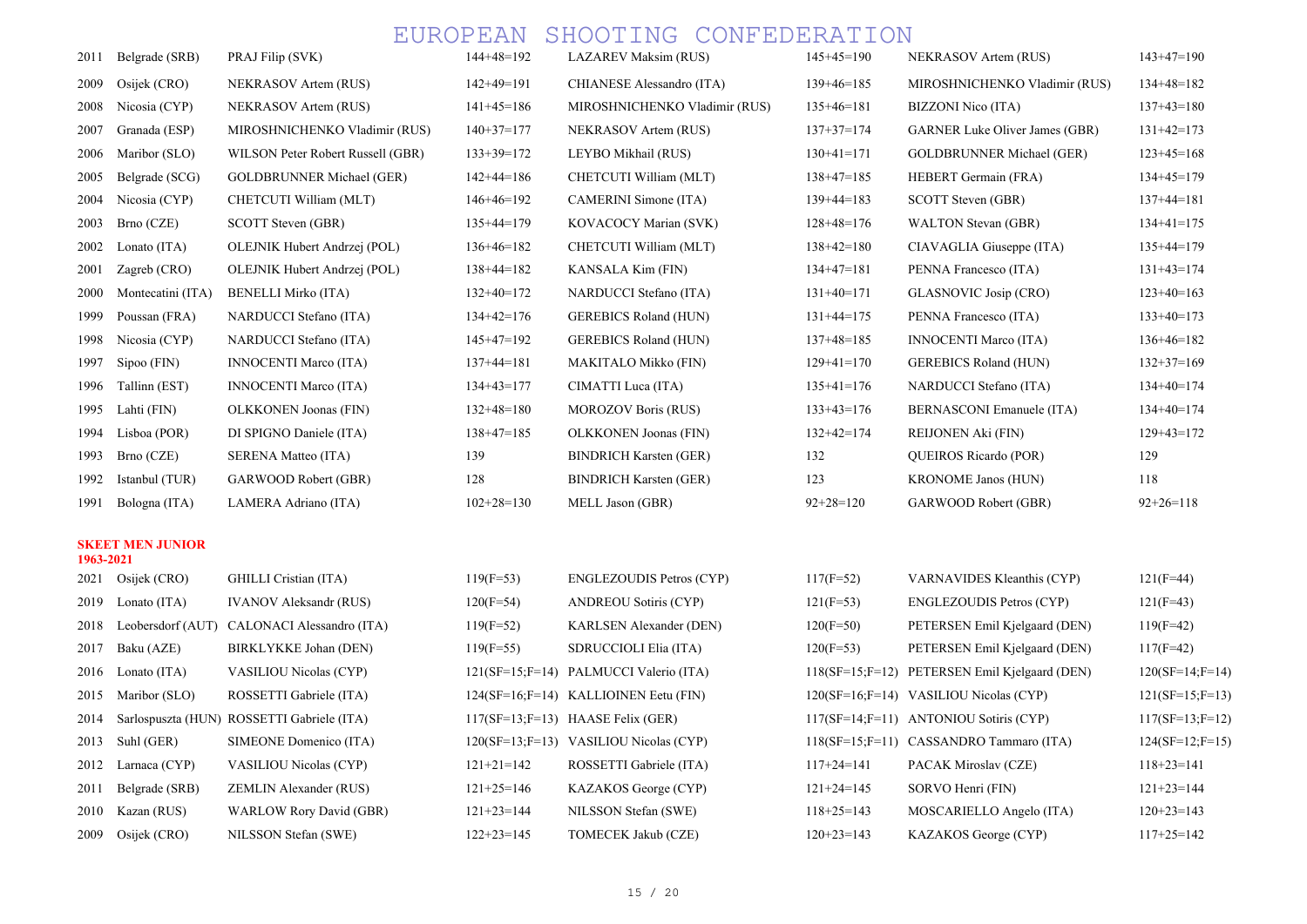| 2008 | Nicosia (CYP)     | ANDRIANOPOULOS Nikolaos (GRE)  | $123+25=148$     | ZEMLIN Alexander (RUS)           | $123+25=148$     | NILSSON Stefan (SWE)             | $123+23=146$     |
|------|-------------------|--------------------------------|------------------|----------------------------------|------------------|----------------------------------|------------------|
| 2007 | Granada (ESP)     | MICHAEL Valentinos (CYP)       | $120+23=143$     | NILSSON Stefan (SWE)             | $119+23=142$     | <b>SVENSSON Marcus (SWE)</b>     | $119+22=141$     |
| 2006 | Maribor (SLO)     | SOTIRIOU Vasilis (CYP)         | $120+20=140$     | JANSSON Henrik (SWE)             | $118+22=140$     | TEPLYY Nikolay (RUS)             | $117+21=138$     |
| 2005 | Belgrade (SCG)    | SOTIRIOU Vasilis (CYP)         | $118 + 24 = 142$ | RINGBORG Niklas (SWE)            | $116+24=140$     | GILLIGAN Michael (GBR)           | $116+23=139$     |
| 2004 | Nicosia (CYP)     | TERRAS Anthony (FRA)           | $122+24=146$     | <b>GOLDING Anders (DEN)</b>      | $120+25=145$     | SOTIRIOU Vasilis (CYP)           | $120+25=145$     |
| 2003 | Brno (CZE)        | LUCHINI Valerio (ITA)          | $123+25=148$     | ANDREONI Valerio (ITA)           | $121+24=145$     | MITAS Efthimios (GRE)            | $121+23=144$     |
| 2002 | Lonato (ITA)      | LUCHINI Valerio (ITA)          | $118+24=142$     | LOUCA Adamos (CYP)               | $119+23=142$     | <b>GEORGIOU Makis (CYP)</b>      | $118+23=141$     |
| 2001 | Zagreb (CRO)      | TERRAS Anthony (FRA)           | $120+24=144$     | <b>GOLDING Anders (DEN)</b>      | $120+22=142$     | <b>GEORGIOU Makis (CYP)</b>      | $118 + 24 = 142$ |
| 2000 | Montecatini (ITA) | TERRAS Anthony (FRA)           | $120+23=143$     | RYCHLIK Lubos (CZE)              | $118+25=143$     | LODDE Luigi (ITA)                | $117+23=140$     |
| 1999 | Poussan (FRA)     | KATZIANIS Michalis (CYP)       | $122+25=147$     | CUTRONA Antonio (ITA)            | $119 + 24 = 143$ | LODDE Luigi (ITA)                | $119+22=141$     |
| 1998 | Nicosia (CYP)     | VODA Ondrej (SVK)              | $120+25=145$     | <b>ACHILLEOS Georgios (CYP)</b>  | $120+24=144$     | <b>HARVEY Drew (GBR)</b>         | $119+23=142$     |
| 1997 | $Sipoo$ (FIN)     | HARVEY Drew (GBR)              | $122+23=145$     | GLYDA Andrzej (POL)              | $118+23=141$     | ALLELUIA Gennaro (ITA)           | $117+23=140$     |
| 1996 | Tallinn (EST)     | EKLUND Jani (FIN)              | $119 + 24 = 143$ | JANKA Christian (GER)            | $119 + 24 = 143$ | GLYDA Andrzej (POL)              | $119 + 24 = 143$ |
| 1995 | Lahti (FIN)       | FRONTONI Umberto (ITA)         | $120+24=144$     | HAKOLA Toni (FIN)                | $119 + 24 = 143$ | CHARRIAU Eric (FRA)              | $119 + 24 = 143$ |
| 1994 | Lisboa (POR)      | ANDREOU Antonakis (CYP)        | $119+24=143$     | KOURTELLAS Christos (CYP)        | $117+25=142$     | FRONTONI Umberto (ITA)           | $117+24=141$     |
| 1993 | Brno (CZE)        | <b>ANDREOU Antonakis (CYP)</b> | 119              | EKLUND Jani (FIN)                | 118              | BRICKELL Richard (GBR)           | 117              |
| 1992 | Istanbul (TUR)    | <b>HANUS Roman (TCH)</b>       | 194              | SEEBERGER Bernd (GER)            | 193              | STOEVER Eike (GER)               | 190              |
| 1991 | Bologna (ITA)     | GENGA Pietro (ITA)             | 195              | SHOMIN Valeriy (URS)             | 194              | SEEBERGER Bernd (GER)            | 192              |
| 1990 | Uddevalla (SWE)   | <b>MACRIDI Pierre (FRA)</b>    | 192              | VALTER David (TCH)               | 190              | ARNOLD Thomas (GDR)              | 190              |
| 1989 | Zagreb (YUG)      | <b>BEASSE Patrick (FRA)</b>    | 196              | LARSSON Anders (SWE)             | 194              | SANZ Carlos (ESP)                | 194              |
| 1988 | Istanbul (TUR)    | MELL Jason (GBR)               | 194              | FALCO Ennio (ITA)                | 194              | HAMERNIK Matej (TCH)             | 193              |
| 1987 | Lahti (FIN)       | PENACK Klaus Dieter (GDR)      | 196              | FALCO Ennio (ITA)                | 193              | <b>BOGDANOVAS Germanas (URS)</b> | 193              |
| 1986 | Montecatini (ITA) | DOMPELING Hennie (NED)         | 192              | DE SIEBENTHAL Gilles (SUI)       | 191              | <b>VETOSH Alexey (URS)</b>       | 191              |
| 1985 | Antibes (FRA)     | SVENSSON Johan (SWE)           | 197              | WOODS Andrew (GBR)               | 196              | STEPANEK Jiri (TCH)              | 194              |
| 1984 | Zaragoza (ESP)    | KAHOUN Karel (TCH)             | 198              | DOMPELING Hennie (NED)           | 195              | <b>TIANEN Arto (FIN)</b>         | 195              |
| 1983 | Bucharest (ROM)   | WEGNER Axel (GDR)              | 149              | <b>HLAVACEK Leos (TCH)</b>       | 147              | <b>BUSSE Ray (GDR)</b>           | 146              |
| 1982 | Montecatini (ITA) | JARY Chris (GBR)               | 148              | <b>BECHYNSKY Bronislav (TCH)</b> | 147              | HAHNENKAMP Josef (AUT)           | 147              |
| 1981 | Moscow (URS)      | FEDOROV Anatoli (URS)          | 144              | HAHNENKAMP Josef (AUT)           | 143              | HOFMANN Norbert (FRG)            | 143              |
| 1980 | Zaragoza (ESP)    | ZAHAROV Michail (URS)          | 147              | MUNOZ Juan Pinto (ESP)           | 146              | LUMBRERAS Ignacio (ESP)          | 146              |
| 1979 | Montecatini (ITA) | <b>BENELLI Andrea (ITA)</b>    | 147              | KREFELDT Hans-Joerg (GDR)        | 147              | PINTO Jose (ESP)                 | 144              |
| 1978 | Suhl (GDR)        | SCRIBANI ROSSI Luca (ITA)      | 144              | BENELLI Andrea (ITA)             | 142              | SOKOL Ladislav (TCH)             | 142              |
| 1977 | Dorset (GBR)      | ROSSETTI Bruno (FRA)           | 147              | MURTON Stephen (GBR)             | 144              | <b>KONDRATAS Vitautas (URS)</b>  | 142              |
| 1976 | Brno (TCH)        | CHERKASOV Alexander (URS)      | 146              | PAWLOWSKI Hubert (POL)           | 145              | MAEKELAE Juha (FIN)              | 144              |
|      | 1975 Vienna (AUT) | <b>NOWAK Krzysztof (POL)</b>   | 146              | PAWLOWSKI Hubert (POL)           | 146              | HOCHWALD Bernhard (GDR)          | 146              |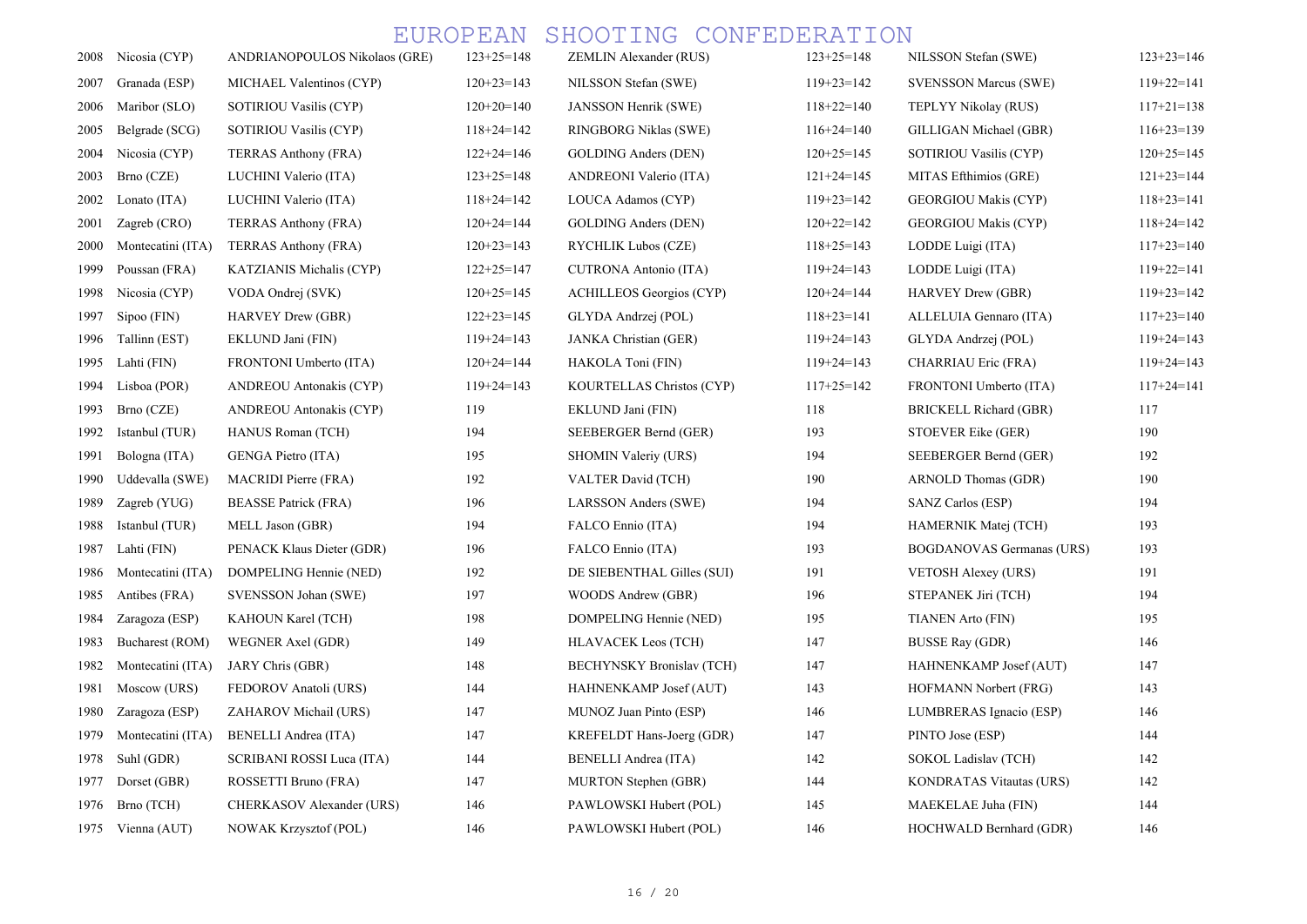147 147 148 IMNAISHVILI Tamaz (URS) 146 BOCKOW Lars (SWE) 143 144 TRZASKOWSKI Jerzy (POL) 142 OERTBY Bjoern (SWE) 135 147 COJOCARU Lucian (ROM) 144 WASLICKI Piotr (POL) 142 146 BUCHAREST (Bucharest CAWLIKOWSKI Wieslaw (POL) 145 RASMUSSEN Hans Kjeld (DEN) 145 149 BENESH Nikolai (URS) 147 GAWLIKOWSKI Wieslaw (POL) 146 144 **PENOT Elie (FRA)** 144 **MANNI Manno (ITA)** 141 198 BOCHARSKI Andrzej (POL) 95 KOVALCUK Anatoliy (URS) 95 145 BULBA Boris (URS) 144 KARLSSON Nils Arne Axel (SWE) 135 199 MARINESCU Bogdan (ROM) 97 BULBA Boris (URS) 97 97 123 BICHAILIDIS Menelaos (GRE) 122 STEPHAN Pierre (FRA) 92

VAN IEPEREN Kees (NED)

147 REMES Markus (FIN)

| 1974 | Antibes (FRA)   | <b>KORGE Martin (GDR)</b>        |
|------|-----------------|----------------------------------|
| 1973 | Torino (ITA)    | <b>KOCH Claus (FRG)</b>          |
| 1972 | Madrid (ESP)    | SOKOLOV Alexander (URS)          |
| 1971 | Suhl (GDR)      | <b>RESCHKE Klaus (GDR)</b>       |
| 1970 | Bucharest (ROM) | <b>SAMUELSSON Kurt (SWE)</b>     |
| 1969 | Paris (FRA)     | PENOT Elie (FRA)                 |
| 1968 | Namur (BEL)     | XANTHAKOS Panayotis (GRE)        |
| 1967 | Brno (TCH)      | SEDINKIN Gennady (URS)           |
| 1966 | Lahti (FIN)     | KONDRATIEV Evgeni (URS)          |
| 1965 | Bucharest (ROM) | <b>ESELEVICH Alexander (URS)</b> |
| 1963 | Brno (TCH)      | <b>MARINESCU Bogdan (ROM)</b>    |

#### TRAP WOMEN JUNIOR 1988-2021

| 2021 | Osijek (CRO)      | HALL Lucy Charlotte (GBR)                    | $116(F=41)$       | COELHO DE BARROS Maria Ines (POR) | $118(F=40)$      | HRDLICKOVA Zina (CZE)             | $109(F=30)$      |
|------|-------------------|----------------------------------------------|-------------------|-----------------------------------|------------------|-----------------------------------|------------------|
| 2019 | Lonato (ITA)      | <b>MOLNE MAGRINA Mar (ESP)</b>               | $114(F=39)$       | LITTAME Sofia (ITA)               | $112(F=37)$      | COELHO DE BARROS Maria Ines (POR) | $108(F=28)$      |
| 2018 | Leobersdorf (AUT) | SESSA Erica (ITA)                            | $112(F=38)$       | SEMIANOVA Daria (RUS)             | $119(F=37)$      | FERGUSSON Rebecca Aimee (GBR)     | $112(F=29)$      |
| 2017 | Baku (AZE)        | MEYER Marie-Louis (GER)                      | $67(F=41)$        | VALDORF Bettina (GER)             | $63(F=29)$       | LUPPI Greta (ITA)                 | $67(F=24)$       |
| 2016 | Lonato (ITA)      | TUGOLUKOVA Yulia (RUS)                       | $68(SF=12; F=12)$ | <b>BINDRICH Sarah (GER)</b>       | $65(SF=12;F=11)$ | PALMITESSA Maria Lucia (ITA)      | $72(SF=11;F=12)$ |
| 2015 | Maribor (SLO)     | SAVELEVA Iulija (RUS)                        | $64(SF=10;F=13)$  | ROSSI Fiammetta (ITA)             | $64(SF=11;F=10)$ | SUBBOTINA Ekaterina (RUS)         | $67(SF=10;F=13)$ |
| 2014 |                   | Sarlospuszta (HUN) SUBBOTINA Ekaterina (RUS) | $67(SF=12;F=13)$  | TUGOLUKOVA Yulia (RUS)            | $70(SF=11;F=12)$ | IEZZI Alessia (ITA)               | $70(SF=9;F=9)$   |
| 2013 | Suhl (GER)        | RAFFAELLI Valeria (ITA)                      | $71(SF=14;F=9)$   | COUET Adeline (FRA)               | $65(SF=13;F=9)$  | SLAMKOVA Nina (SVK)               | $64(SF=9;F=13)$  |
| 2012 | Larnaca (CYP)     | STANCO Silvana (ITA)                         | $68+18=86$        | MONTANINO Alessia (ITA)           | $67+19=86$       | KRASHENINNIKOVA Svetlana (RUS)    | $64+19=83$       |
| 2011 | Belgrade (SRB)    | RODRIGUES Ana Rita (POR)                     | $69+20=89$        | RABAYA Ekaterina (RUS)            | $67+19=86$       | SPAREY Esme Florence (GBR)        | $69+16=85$       |
| 2010 | Kazan (RUS)       | SPAREY Esme Florence (GBR)                   | $66+17=83$        | RODRIGUES Ana Rita (POR)          | $64+18=82$       | CANTARERO Karina (ESP)            | $62+19=81$       |
| 2009 | Osijek (CRO)      | CANTARERO Karina (ESP)                       | $68+17=85$        | CLEMENTE Eva Maria (ESP)          | $66+17=83$       | YARDY Rachel (GBR)                | $69+14=83$       |
| 2008 | Nicosia (CYP)     | RODRIGUES Ana Rita (POR)                     | $68+19=87$        | CAPORUSCIO Federica (ITA)         | $70+15=85$       | PERILLI Alessandra (SMR)          | $63+22=85$       |
| 2007 | Granada (ESP)     | CONESA Elodie (FRA)                          | $66+17=83$        | <b>BURTON Abbey (GBR)</b>         | $67+15=82$       | CANTARERO Karina (ESP)            | $62+18=80$       |
| 2006 | Maribor (SLO)     | <b>MARTINEZ Beatriz (ESP)</b>                | $61+18=79$        | CANTARERO Karina (ESP)            | $65+14=79$       | GALVEZ Fatima (ESP)               | $62+16=78$       |
| 2005 | Belgrade (SCG)    | <b>BARSUK Tatiana (RUS)</b>                  | $65+18=83$        | GALVEZ Fatima (ESP)               | $66+17=83$       | <b>BURTON Abbey (GBR)</b>         | $64+18=82$       |
| 2004 | Nicosia (CYP)     | <b>BARSUK Tatiana (RUS)</b>                  | $69+22=91$        | MEZEIOVA Jana (SVK)               | $68+23=91$       | <b>BURTON Abbey (GBR)</b>         | $67+19=86$       |
| 2003 | Brno (CZE)        | <b>BARSUK Tatiana (RUS)</b>                  | $67+25=92$        | MEZEIOVA Jana (SVK)               | $65+20=85$       | ZVYAGINTSEVA Natalia (RUS)        | $62+20=82$       |
| 2002 | Lonato (ITA)      | MEZEIOVA Jana (SVK)                          | $63+20=83$        | <b>GURER Nihan (TUR)</b>          | $58+20=78$       | STEFECEKOVA Zuzana (SVK)          | $55+22=77$       |
| 1988 | Istanbul (TUR)    | PINELLI Isabelle (FRA)                       | 126               | <b>TASKINEN Nina (FIN)</b>        | 92               | TURKAY Dilek (TUR)                | 72               |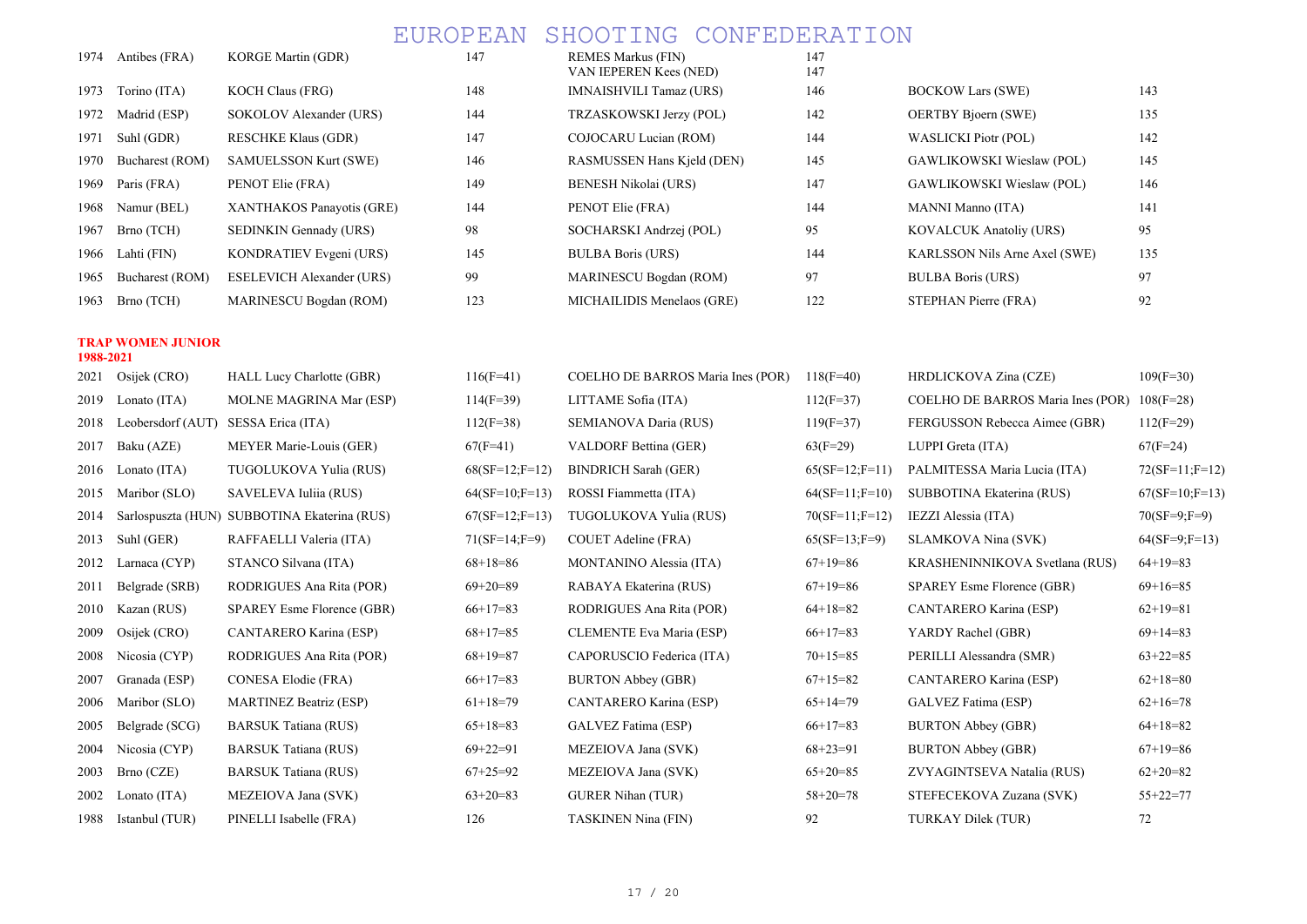### DOUBLE TRAP WOMEN JUNIOR

| Lonato (ITA)   | KERWOOD Charlotte (GBR)      | 94                                                                                                                                           | STAHL Partrycja (POL)          | 75                | AVDONINA Ekaterina (RUS)       | 61               |
|----------------|------------------------------|----------------------------------------------------------------------------------------------------------------------------------------------|--------------------------------|-------------------|--------------------------------|------------------|
| Bologna (ITA)  | GELISIO Deborah (ITA)        | 70                                                                                                                                           | <b>SCHEER Janette (ITA)</b>    | 68                | FONTANA Chiara (ITA)           | 66               |
|                |                              |                                                                                                                                              |                                |                   |                                |                  |
| Osijek (CRO)   | <b>BONGINI Sara (ITA)</b>    | $116(F=47)$                                                                                                                                  | KUZNETSOVA Arina (RUS)         | $114(F=45)$       | LEKOMTSEVA Daria (RUS)         | $113(F=39)$      |
| Lonato (ITA)   | REICHERT Eva-Tamara (GER)    | $118(F=51)$                                                                                                                                  | HOCKOVA Vanesa (SVK)           | $116(F=50)$       | <b>BUKHONOVA Elena (RUS)</b>   | $113(F=39)$      |
|                |                              | $113(F=49)$                                                                                                                                  | SINDELAROVA Anna (CZE)         | $113(F=48)$       | REICHERT Eva-Tamara (GER)      | $112(F=40)$      |
| Baku (AZE)     | KEFALIDOU Artemis (GRE)      | $62(F=46)$                                                                                                                                   | BUKHONOVA Elena (RUS)          | $60(F=43)$        | DEL PRETE Francesca (ITA)      | $69(F=35)$       |
| Lonato (ITA)   | MANCIKOVA Radka (CZE)        | $66(SF=12; F=12)$                                                                                                                            | WISSMER Nele (GER)             | $66(SF=13;F=9)$   | <b>AALTONEN Niina (FIN)</b>    | $65(SF=11;F=11)$ |
| Maribor (SLO)  | WIESLHUBER Katrin (GER)      | $69(SF=14;F=11)$                                                                                                                             | FAZYLZYANOVA Alina (RUS)       | $72(SF=12;F=10)$  | PESKOVA Jitka (CZE)            | $67(SF=11;F=14)$ |
|                |                              | $66(SF=12; F=12)$                                                                                                                            | SYKOROVA Veronika (SVK)        | $66(SF=13;F=11)$  | <b>OSTAPETS Victoria (RUS)</b> | $68(SF=9; F=14)$ |
| Suhl (GER)     | VINOGRADOVA Natalia (RUS)    | $67(SF=11; F=13)$                                                                                                                            | MESSERSCHMIDT Nadine (GER)     | $65(SF=13; F=12)$ | MALOVICHKO Iryna (UKR)         | $69(SF=11;F=14)$ |
| Larnaca (CYP)  | FIRSOVA Olga (RUS)           | $68 + 21 = 89$                                                                                                                               | VINOGRADOVA Natalia (RUS)      | $65+23=88$        | SYKOROVA Veronika (SVK)        | $66+18=84$       |
| Belgrade (SRB) | MALOVICHKO Iryna (UKR)       | $68+23=91$                                                                                                                                   | MELESHCHENKO Maria (RUS)       | $68+22=90$        | PESKOVA Jitka (CZE)            | $67+23=90$       |
| Kazan (RUS)    | BRUCE Sian Elizabeth (GBR)   | $69+20=89$                                                                                                                                   | NIELSEN Nanna (DEN)            | $64+23=87$        | PONEDELNIKOVA Ekaterina (RUS)  | $65 + 22 = 87$   |
| Osijek (CRO)   | LUNDOVIST Therese (SWE)      | $62+24=86$                                                                                                                                   | JARMOLINSKA Aleksandra (POL)   | $65+20=85$        | NEZNAMOVA Svetlana (RUS)       | $63+19=82$       |
| Nicosia (CYP)  | JARMOLINSKA Aleksandra (POL) | $66+23=89$                                                                                                                                   | LUPAN KASSIANIDOU Bianca (CYP) | $68+20=88$        | <b>GEORGIOU Vaso (CYP)</b>     | $66+21=87$       |
| Granada (ESP)  | ZEMKOVA Monika (SVK)         | $64+21=85$                                                                                                                                   | LUPAN KASSIANIDOU Bianca (CYP) | $62+22=84$        | SHAKIROVA Albina (RUS)         | $60+22=82$       |
| Maribor (SLO)  | SHAKIROVA Albina (RUS)       | $69+20=89$                                                                                                                                   | MICHSHUK Angelina (RUS)        | $66+22=88$        | KRAKHMALEVA Anastasia (RUS)    | $67+21=88$       |
| Belgrade (SCG) | SHAKIROVA Albina (RUS)       | $70+23=93$                                                                                                                                   | KONOVALOVA Nadezda (RUS)       | $66+22=88$        | SCOCCHETTI Simona (ITA)        | $61+22=83$       |
| Nicosia (CYP)  | <b>BARTEKOVA Danka (SVK)</b> | $69+22=91$                                                                                                                                   | ELEFTHERIOU Andri (CYP)        | $64+23=87$        | OZYAMAN Cigdem (TUR)           | $62+23=85$       |
| Brno (CZE)     | BARTEKOVA Lenka (SVK)        | $70+24=94$                                                                                                                                   | KONOVALOVA Nadezda (RUS)       | $68+22=90$        | NEFEDOVA Yulia (RUS)           | $67+23=90$       |
| Lonato (ITA)   | <b>BARTEKOVA Danka (SVK)</b> | $63+22=85$                                                                                                                                   | NEFEDOVA Yulia (RUS)           | $63+19=82$        | LARSSON Nathalie (SWE)         | $62+19=81$       |
| Antibes (FRA)  | RINK Michaela (FRG)          | 138                                                                                                                                          | GIRARD Sybille (FRA)           | 116               | MIHAIU Lia (ROM)               | 100              |
|                | 1991-2002<br>1983-2021       | DUUBLE TKAP WUMEN JUNIUK<br><b>SKEET WOMEN JUNIOR</b><br>Leobersdorf (AUT) LONGHI Giada (ITA)<br>Sarlospuszta (HUN) FAZYLZYANOVA Alina (RUS) |                                |                   |                                |                  |

1983 Bucharest (ROM) IGALY Diana (HUN) 139 RINK Michaela (FRG) 135 MIHAIU Lia (ROM) 84

ECH 1974 Antibes (FRA): 2 SILVER medals in "SKEET MEN JUNIOR" - REMES Markus (FIN) and VAN IEPEREN Kees (NED) ECH 1974 Antibes (FRA): No BRONZE medal in "SKEET MEN JUNIOR"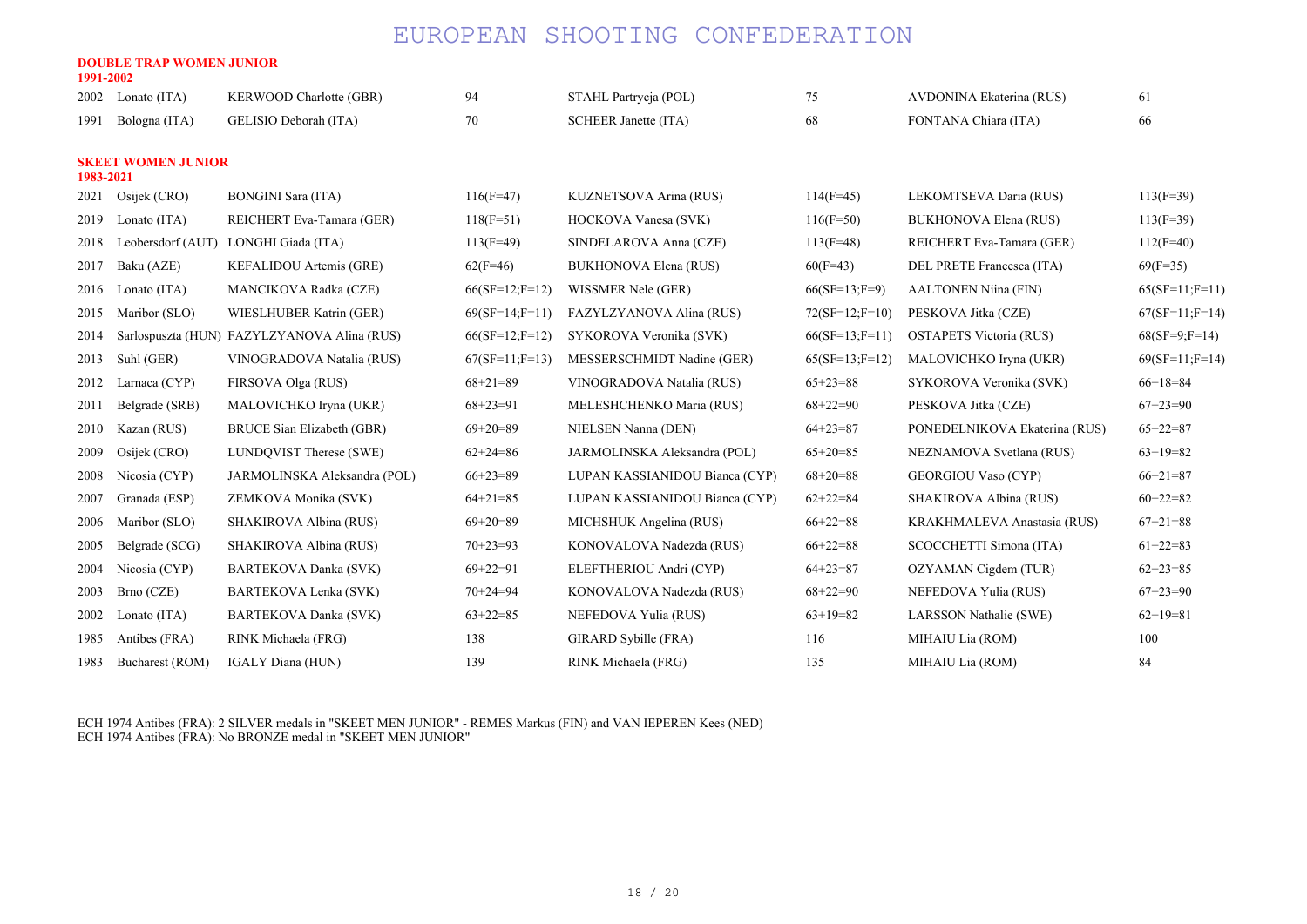### 3-Top Multi-Medalists JUNIOR European Championships by EVENT

### TRAP MEN JUNIOR 1963-2021

| Rank | <b>Name</b>              | NOC.       | Year          | Gold | <b>Silver</b> | <b>Bronze</b> | Total |
|------|--------------------------|------------|---------------|------|---------------|---------------|-------|
|      | ALIPOV Alexander         | <b>URS</b> | 1966-1968     |      |               |               |       |
|      | MANCARELLA Carlo         | ITA.       | $2011 - 2013$ |      |               |               |       |
|      | <b>BEDNARIK Miroslav</b> | <b>TCH</b> | 1981-1985     |      |               |               |       |

### DOUBLE TRAP MEN JUNIOR 1991-2016

| Rank | <b>Name</b>             | NOC.       | Year          | Gold | <b>Silver</b> | <b>Bronze</b> | Total |
|------|-------------------------|------------|---------------|------|---------------|---------------|-------|
|      | NEKRASOV Artem          | <b>RUS</b> | 2007-2012     |      |               |               |       |
|      | XUEREB Nathan Lee       | MLT.       | $2012 - 2016$ |      |               |               |       |
|      | <b>NARDUCCI</b> Stefano | <b>ITA</b> | 1996-2000     |      |               |               |       |

### SKEET MEN JUNIOR 1963-2021

| Rank | <b>Name</b>             | NOC.       | Year      | Gold | <b>Silver</b> | <b>Bronze</b> | Total |
|------|-------------------------|------------|-----------|------|---------------|---------------|-------|
|      | <b>TERRAS Anthony</b>   | FR A       | 2000-2004 |      |               |               |       |
|      | <b>VASILIOU Nicolas</b> | <b>CYP</b> | 2012-2016 |      |               |               | 4     |
|      | ROSSETTI Gabriele       | <b>ITA</b> | 2012-2015 |      |               |               |       |

### TRAP WOMEN JUNIOR 1988-2021

| Rank | <b>Name</b>           | NOC.       | Year      | Gold | <b>Silver</b> | <b>Bronze</b> | Total |
|------|-----------------------|------------|-----------|------|---------------|---------------|-------|
|      | <b>BARSUK Tatiana</b> | <b>RUS</b> | 2003-2005 |      |               |               |       |
|      | RODRIGUES Ana Rita    | <b>POR</b> | 2008-2011 |      |               |               |       |
|      | SPOTAKOVA Jana        | <b>SVK</b> | 2002-2004 |      |               |               |       |

### DOUBLE TRAP WOMEN JUNIOR 1991-2002

| Rank | Name                     | NOC        | Year | <b>Gold</b> | <b>Silver</b> | <b>Bronze</b> | Total |
|------|--------------------------|------------|------|-------------|---------------|---------------|-------|
|      | GELISIO Deborah          | <b>ITA</b> | 1991 |             |               |               |       |
|      | <b>KERWOOD Charlotte</b> | <b>GBR</b> | 2002 |             |               |               |       |
|      | <b>SCHEER Janette</b>    | <b>ITA</b> | 1991 |             |               |               |       |
|      | STAHL Partrycja          | POL        | 2002 |             |               |               |       |

#### SKEET WOMEN JUNIOR 1983-2021

| Rank | <b>Name</b>            | NOC.       | Year      | Gold           | <b>Silver</b> | <b>Bronze</b> | Total          |
|------|------------------------|------------|-----------|----------------|---------------|---------------|----------------|
|      | SHAKIROVA Albina       | <b>RUS</b> | 2005-2007 | $\overline{2}$ |               |               |                |
|      | BARTEKOVA Danka        | <b>SVK</b> | 2002-2004 | $\mathfrak{D}$ |               |               | $\mathfrak{D}$ |
|      | FAZYLZYANOVA Alina     | <b>RUS</b> | 2014-2015 |                |               |               | $\mathfrak{D}$ |
| 3    | JARMOLINSKA Aleksandra | POL        | 2008-2009 |                |               |               | $\mathfrak{D}$ |
|      | RINK Michaela          | <b>FRG</b> | 1983-1985 |                |               |               | $\mathfrak{D}$ |
|      | VINOGRADOVA Natalia    | <b>RUS</b> | 2012-2013 |                |               |               |                |